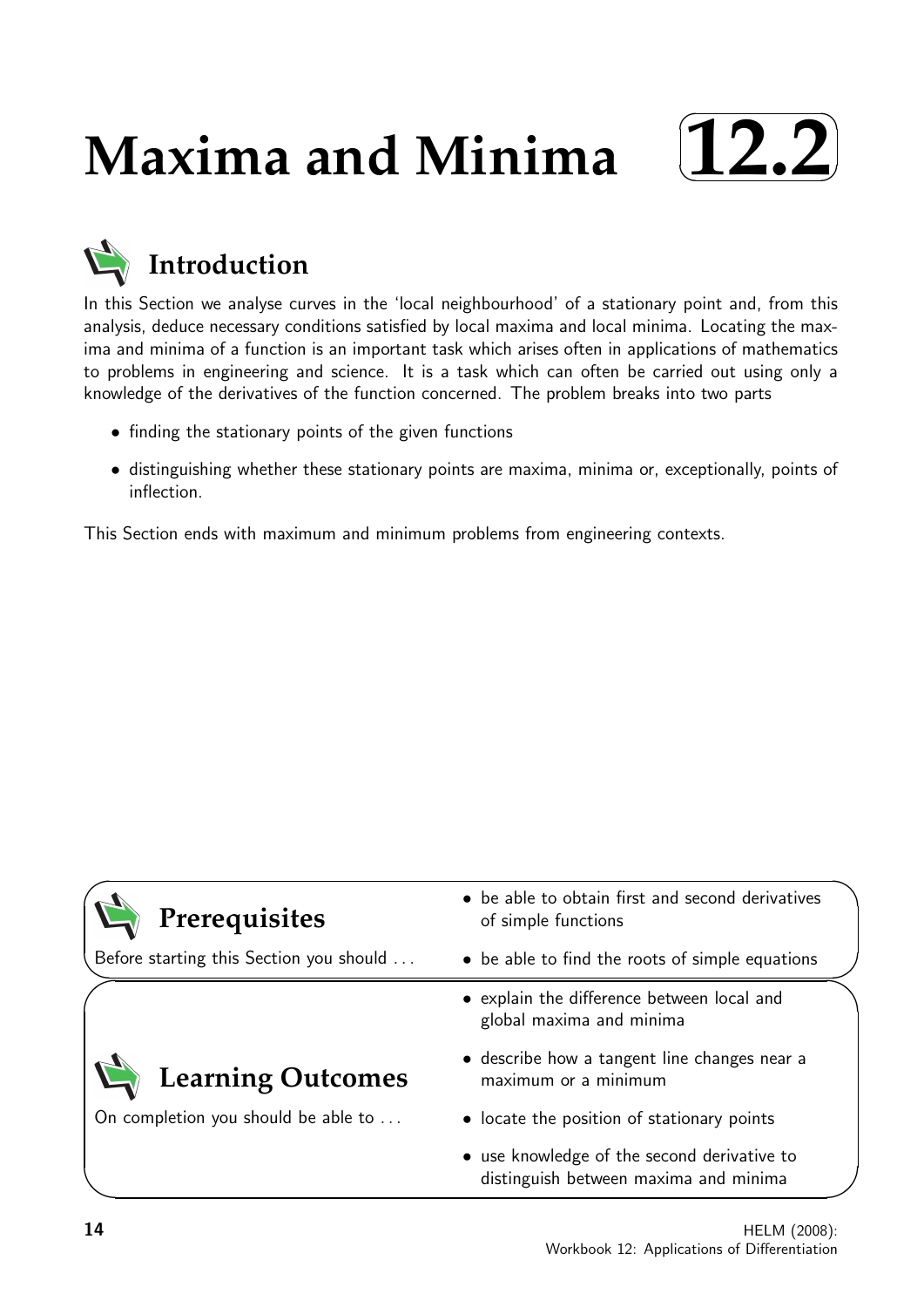

# **1. Maxima and minima**

Consider the curve

$$
y = f(x) \qquad a \le x \le b
$$

shown in Figure 7:





By inspection we see that there is no y-value greater than that at  $x = a$  (i.e.  $f(a)$ ) and there is no value smaller than that at  $x = b$  (i.e.  $f(b)$ ). However, the points on the curve at  $x_0$  and  $x_1$  merit comment. It is clear that in the near neighbourhood of  $x_0$  all the y-values are greater than the y-value at  $x_0$  and, similarly, in the near neighbourhood of  $x_1$  all the y-values are less than the y-value at  $x_1$ .

We say  $f(x)$  has a global maximum at  $x = a$  and a global minimum at  $x = b$  but also has a local minimum at  $x = x_0$  and a local maximum at  $x = x_1$ .

Our primary purpose in this Section is to see how we might locate the position of the local maxima and the local minima for a smooth function  $f(x)$ .

A stationary point on a curve is one at which the derivative has a zero value. In Figure 8 we have sketched a curve with a maximum and a curve with a minimum.



Figure 8

By drawing tangent lines to these curves in the near neighbourhood of the local maximum and the local minimum it is obvious that at these points the tangent line is parallel to the  $x$ -axis so that

$$
\left. \frac{df}{dx} \right|_{x_0} = 0
$$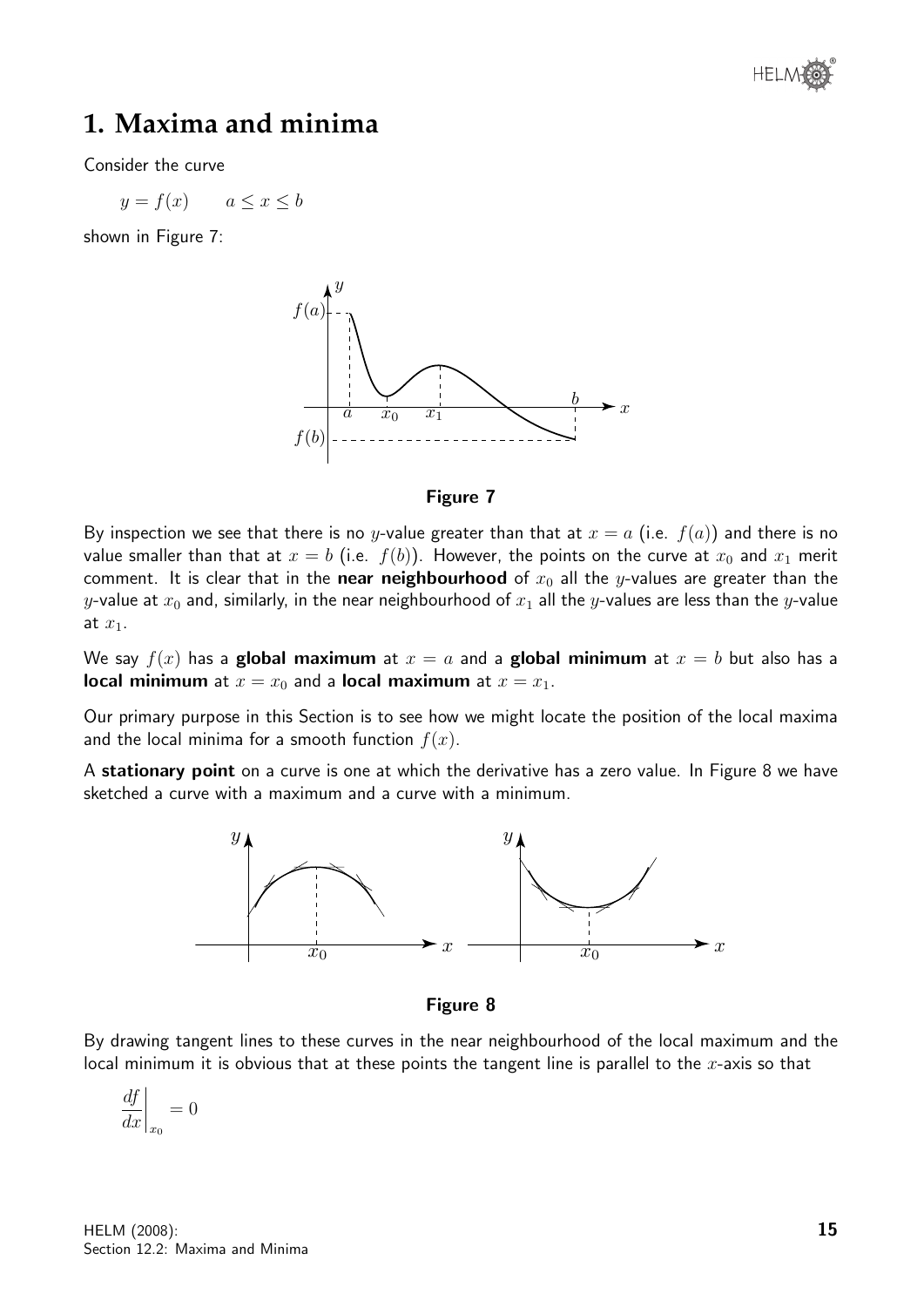

However, be careful! A stationary point is not necessarily a local maximum or minimum of the function but may be an exceptional point called a point of inflection, illustrated in Figure 9.







Solution Here  $f(x) = (x - 2)^2 + 2$  so  $\frac{df}{dx} = 2(x - 2)$ . At a stationary point  $\frac{df}{dx} = 0$  so we have  $2(x - 2) = 0$  so  $x = 2$ . We conclude that this function has just one stationary point located at  $x = 2$  (where  $y = 2$ ). By sketching the curve  $y = f(x)$  it is clear that this stationary point is a local minimum. x  $\hat{y}$ 2 2 Figure 10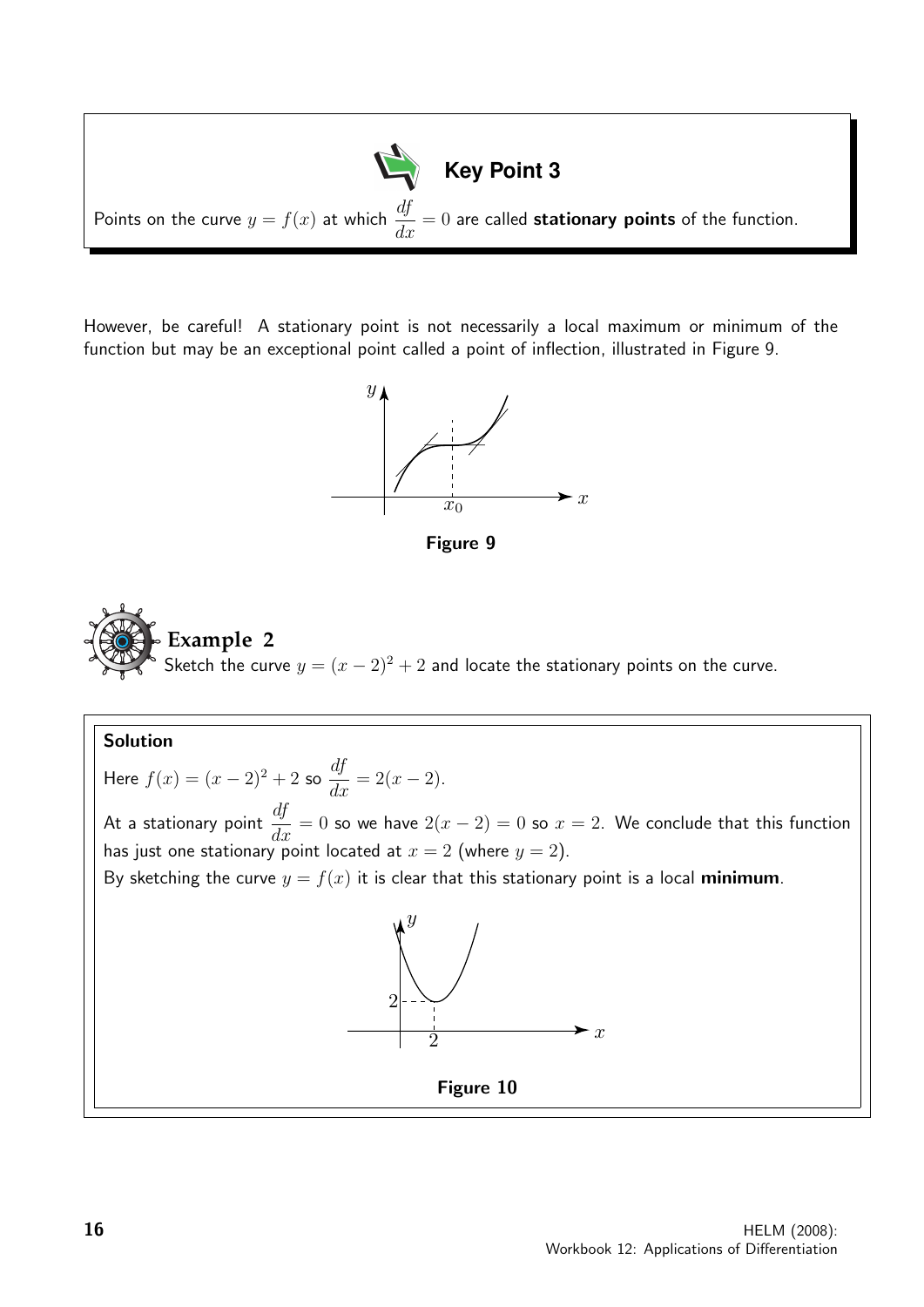

Locate the position of the stationary points of  $f(x) = x^3 - 1.5x^2 - 6x + 10$ .

First find  $\frac{df}{dt}$  $\frac{dy}{dx}$ :

### Your solution df

 $\frac{dy}{dx} =$ 

#### Answer

df  $\frac{dy}{dx} = 3x^2 - 3x - 6$ 

Now locate the stationary points by solving  $\frac{df}{dx}$  $\frac{dy}{dx} = 0:$ 

#### Your solution

Answer

 $3x^2 - 3x - 6 = 3(x + 1)(x - 2) = 0$  so  $x = -1$  or  $x = 2$ . When  $x = -1$ ,  $f(x) = 13.5$  and when  $x = 2$ ,  $f(x) = 0$ , so the stationary points are  $(-1, 13.5)$  and  $(2, 0)$ . We have, in the figure, sketched the curve which confirms our deductions.

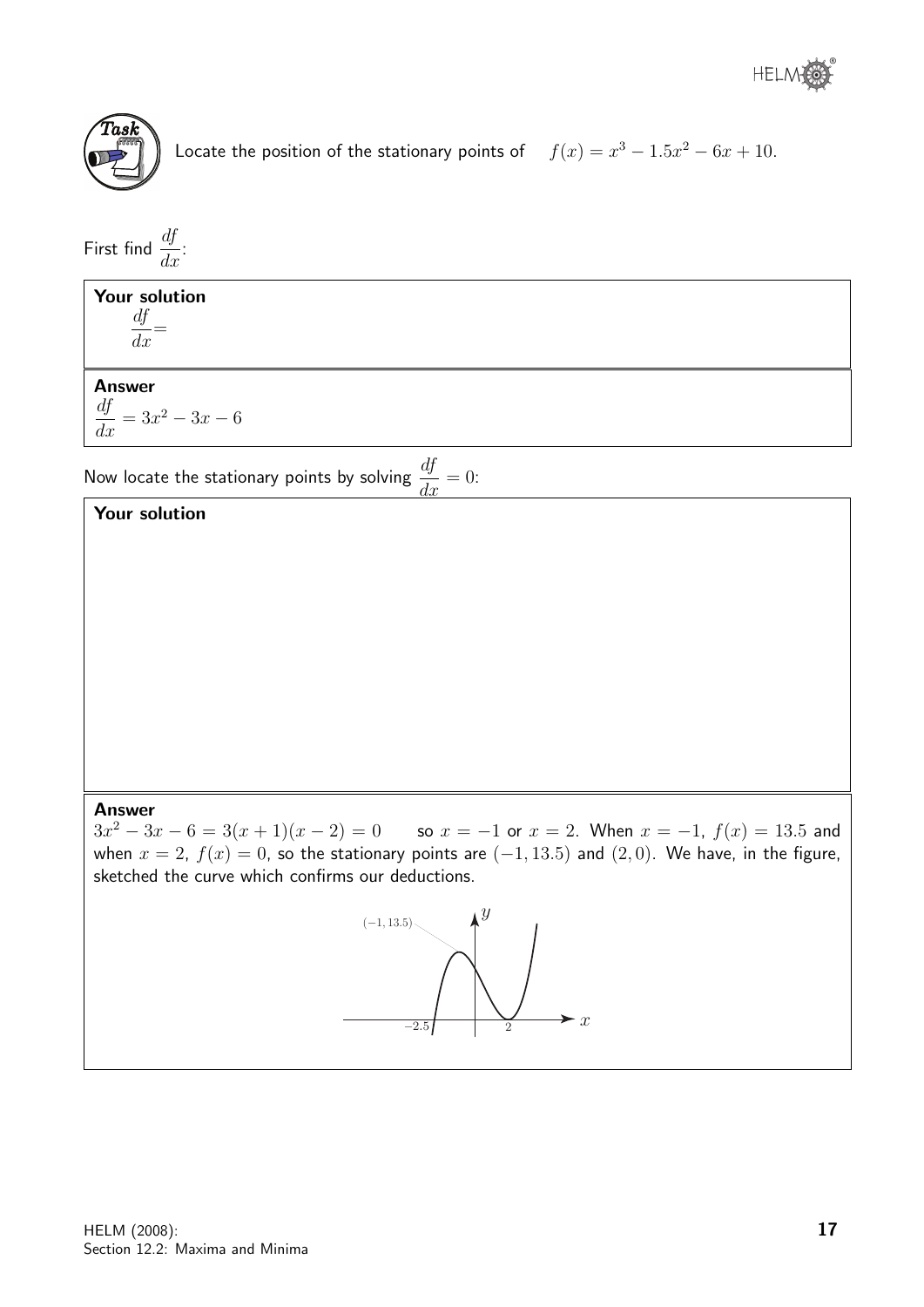

Sketch the curve  $y = \cos 2x$   $0.1 \le x \le \frac{3\pi}{4}$ 4 and on it locate the position of the global maximum, global minimum and any local maxima or minima.



# **2. Distinguishing between local maxima and minima**

We might ask if it is possible to predict when a stationary point is a local maximum, a local minimum or a point of inflection without the necessity of drawing the curve. To do this we highlight the general characteristics of curves in the neighbourhood of local maxima and minima.

For example: at a local maximum (located at  $x_0$  say) Figure 11 describes the situation:



#### Figure 11

If we draw a graph of the **derivative**  $\frac{df}{dx}$  $\frac{dy}{dx}$  against  $x$  then, near a local maximum, it **must** take one of two basic shapes described in Figure 12: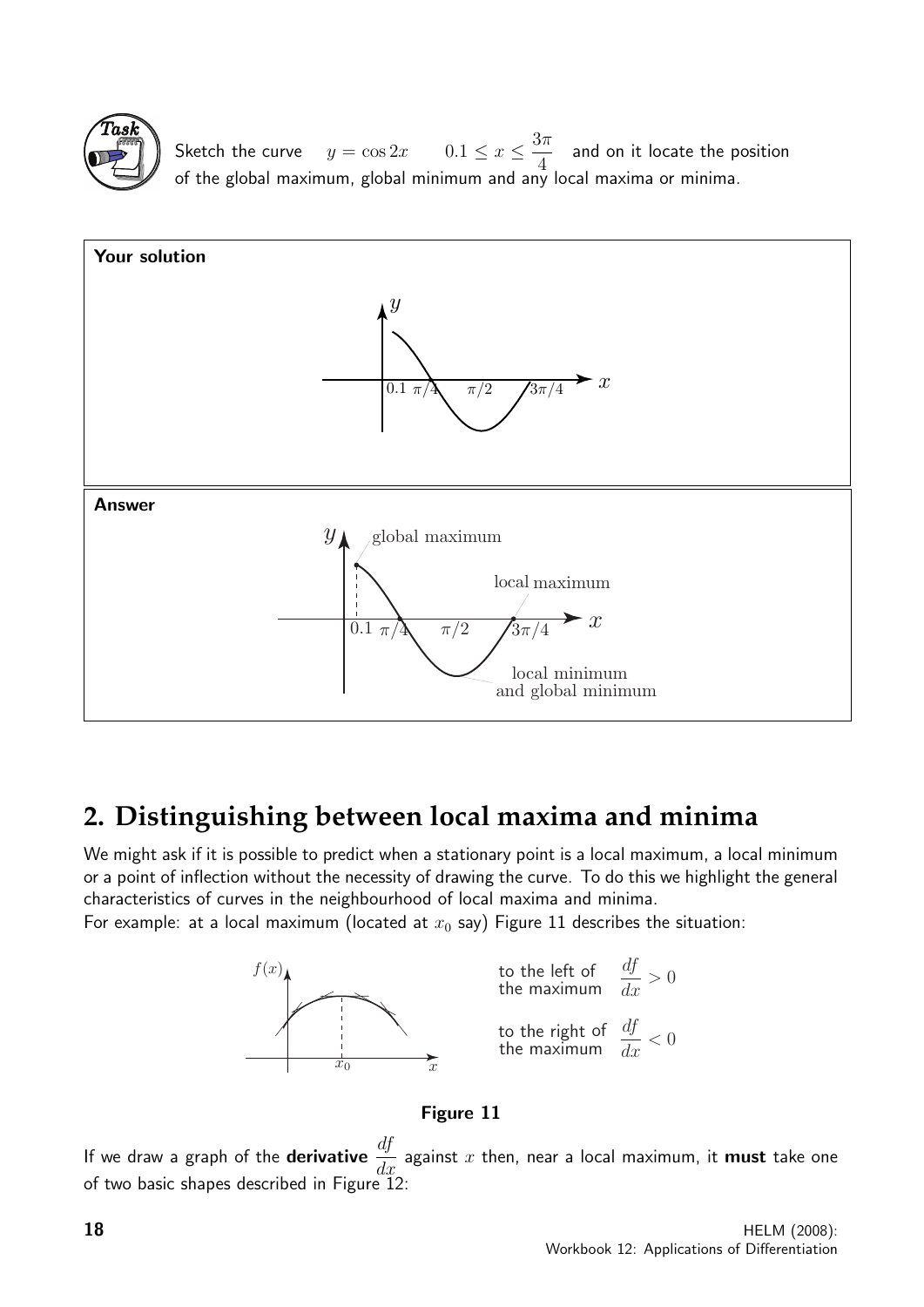

Figure 12

In case (a) 
$$
\frac{d}{dx} \left( \frac{df}{dx} \right) \Big|_{x_0} \equiv \tan \alpha < 0
$$
 whilst in case (b)  $\frac{d}{dx} \left( \frac{df}{dx} \right) \Big|_{x_0} = 0$ 

We reach the conclusion that at a stationary point which is a maximum the value of the second derivative  $\frac{d^2f}{dx^2}$  $\frac{d^{2}}{dx^{2}}$  is either negative or zero.

Near a local minimum the above graphs are inverted. Figure 13 shows a local minimum.



Figure 13

Figure 134 shows the two possible graphs of the derivative:



Figure 14

Here, for case (a)  $\frac{d}{dx}\left(\frac{df}{dx}\right)\Big|_{x_0}$  $\alpha = \tan \beta > 0$  whilst in (b)  $\frac{d}{dx} \left( \frac{df}{dx} \right) \Big|_{x_0}$  $= 0.$ 

In this case we conclude that at a stationary point which is a minimum the value of the second derivative  $\frac{d^2f}{dx^2}$  $\frac{d^{2}J}{dx^{2}}$  is either positive or zero.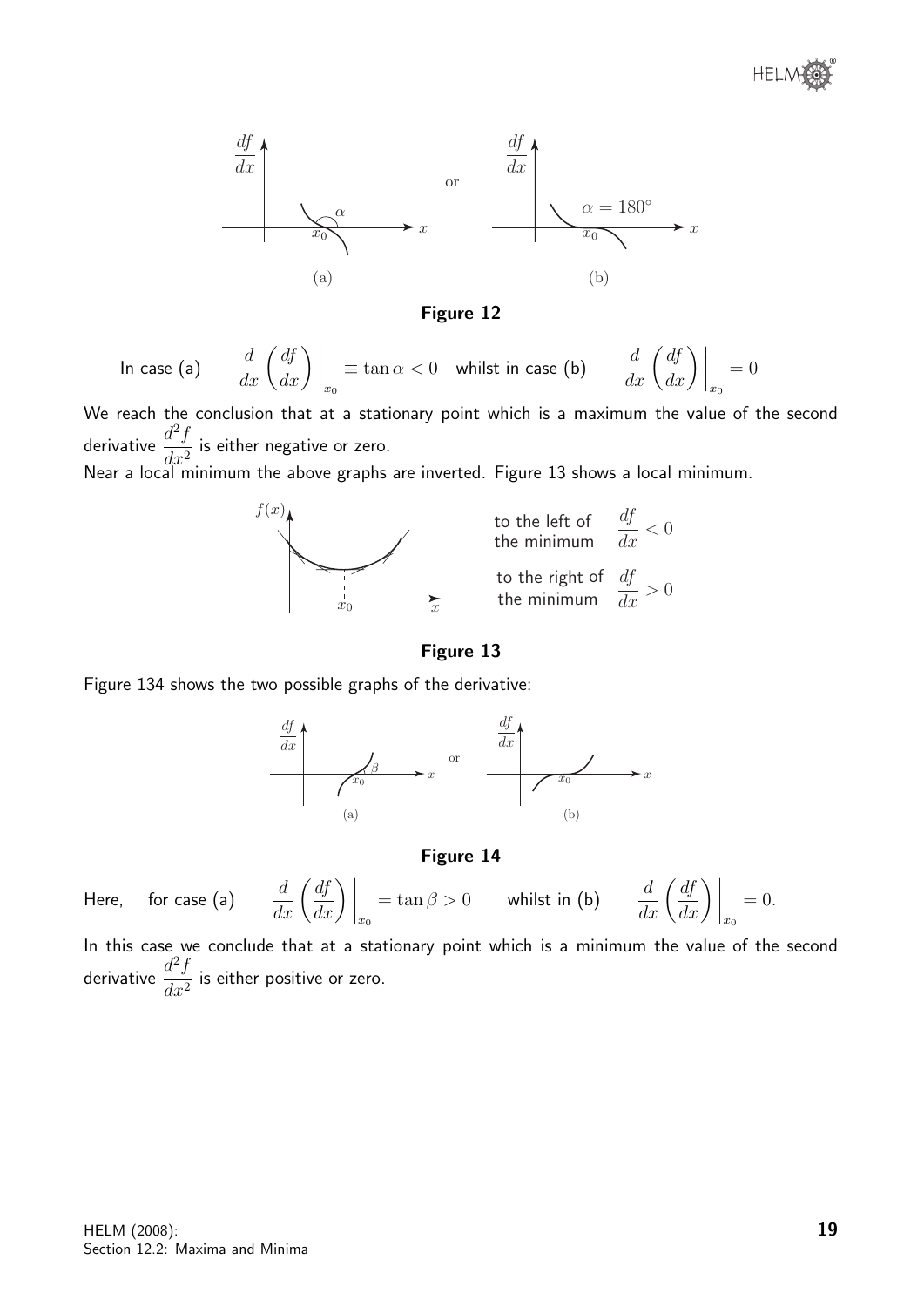For the third possibility for a stationary point - a point of inflection - the graph of  $f(x)$  against x and of  $\frac{df}{dx}$  $\frac{dy}{dx}$  against  $x$  take one of two forms as shown in Figure 15.



#### Figure 15

For either of these cases

$$
\frac{d}{dx}\left(\frac{df}{dx}\right)\bigg|_{x_0} = 0
$$

The sketches and analysis of the shape of a curve  $y = f(x)$  in the near neighbourhood of stationary points allow us to make the following important deduction:

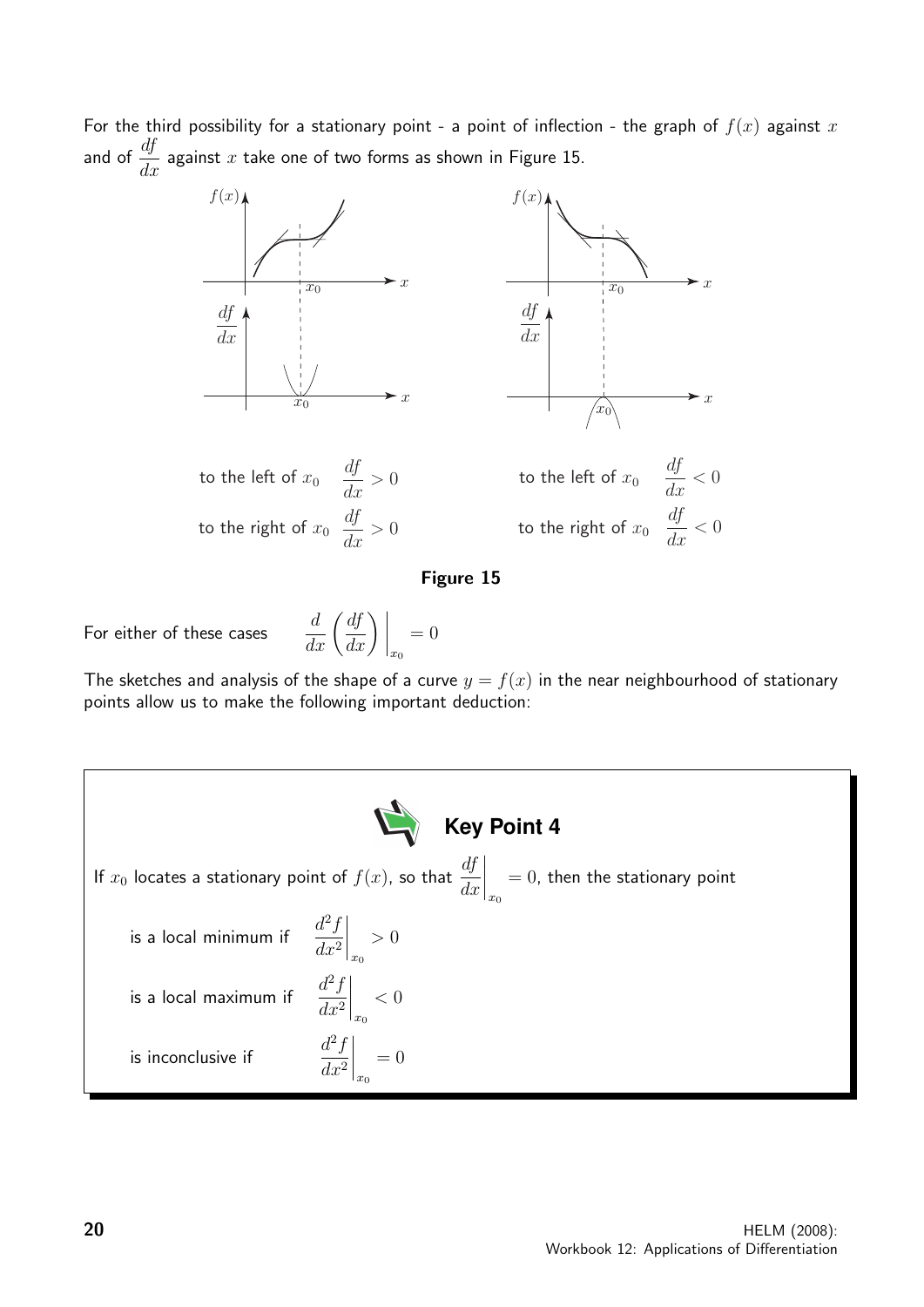

**Example 3** Find the stationary points of the function  $f(x) = x^3 - 6x$ .

Are these stationary points local maxima or local minima?

Solution df  $\frac{dy}{dx} = 3x$  $^{2}-6$ . At a stationary point  $\frac{df}{dt}$  $\frac{dy}{dx} = 0$  so  $3x^2 - 6 = 0$ , implying  $x = \pm$ √ 2. Thus  $f(x)$  has stationary points at  $x =$ √  $2$  and  $x = -$ √ 2. To decide if these are maxima or minima we examine the value of the second derivative of  $f(x)$  at the stationary points.  $d^2f$  $\frac{d^2y}{dx^2} = 6x$  so  $d^2f$  $dx^2$  $\Big|_{x=\sqrt{2}}$  $= 6\sqrt{2} > 0$ . Hence  $x =$ √ 2 locates a local minimum. Similarly  $\frac{d^2f}{dx^2}$  $dx^2$  $\Big|$ <sub>x=−√2</sub>  $=-6$ √  $2 < 0$ . Hence  $x = -$ √ 2 locates a local maximum. A sketch of the curve confirms this analysis:  $\boldsymbol{x}$  $f(x)$ − √ 2  $\sqrt{2}$ Figure 16



For the function  $f(x) = \cos 2x$ ,  $0.1 \le x \le 6$ , find the positions of any local minima or maxima and distinguish between them.

Calculate the first derivative and locate stationary points:

Your solution df  $\frac{dy}{dx} =$ Stationary points are located at: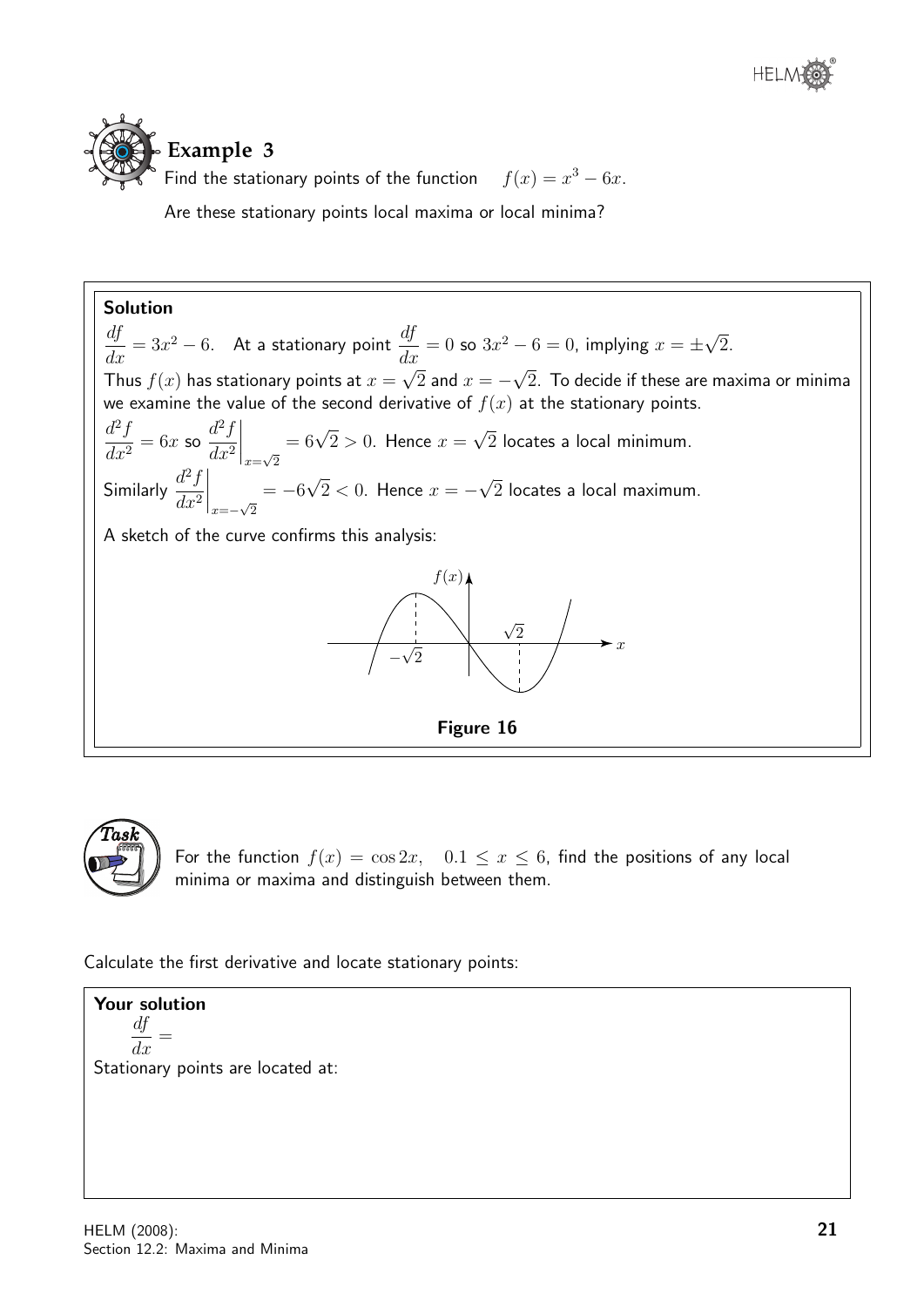Answer  $\frac{df}{dx} = -2\sin 2x.$ Hence stationary points are at values of x in the range specified for which  $\sin 2x = 0$  i.e. at  $2x = \pi$ or  $2x = 2\pi$  or  $2x = 3\pi$  (making sure x is within the range  $0.1 \le x \le 6$ ) ∴ Stationary points at  $x=\frac{\pi}{2}$ 2  $, x = \pi, x =$  $3\pi$ 2

Now calculate the second derivative:

Your solution  $d^2f$  $\frac{d^2y}{dx^2} =$ 

#### Answer

 $d^2f$  $dx^2$  $=-4 \cos 2x$ 

Finally: evaluate the second derivative at each stationary points and draw appropriate conclusions:

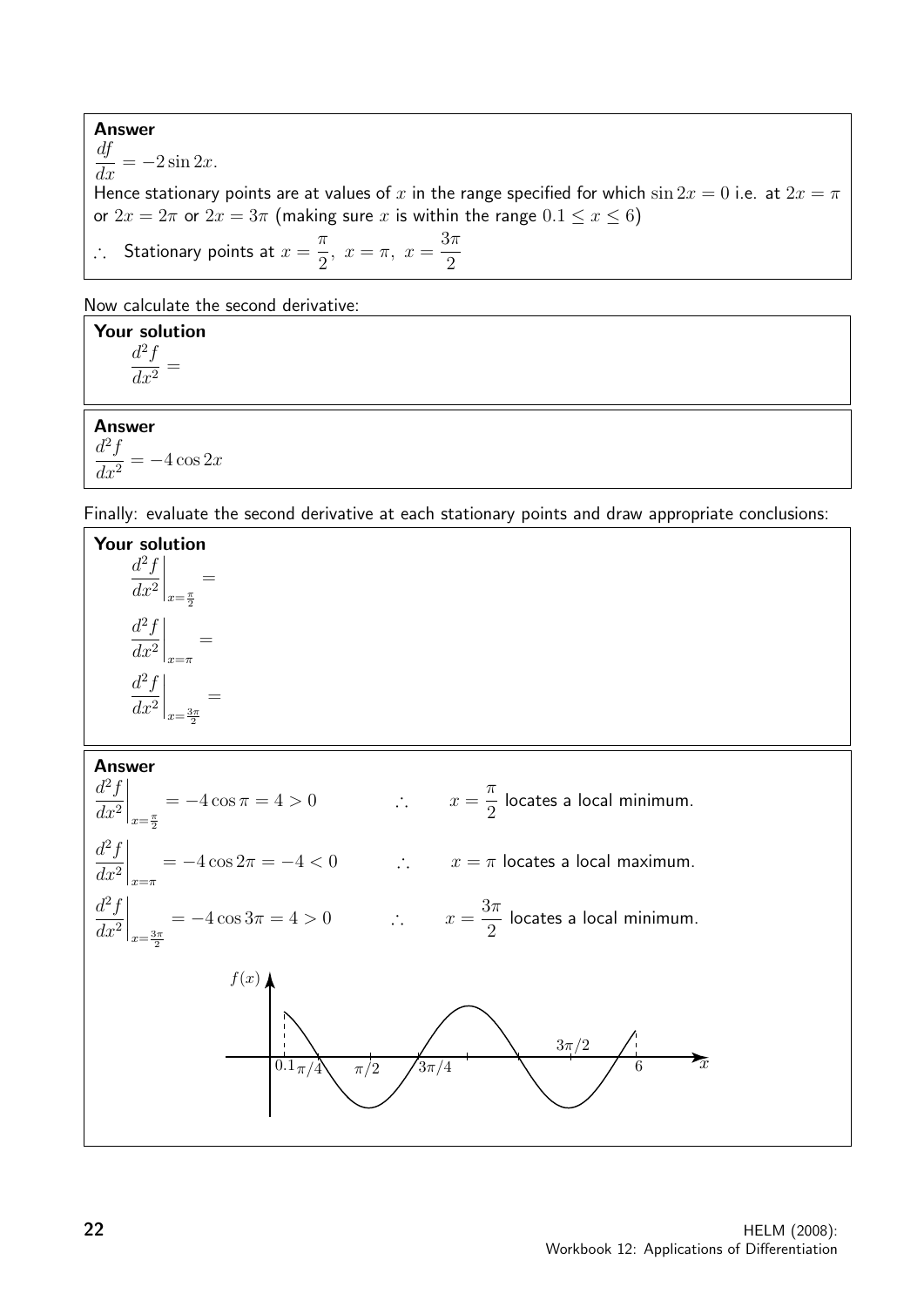



Determine the local maxima and/or minima of the function  $y = x^4 - \frac{1}{2}$ 3  $x^3$ 

First obtain the positions of the stationary points:

Your solution  $f(x) = x^4 - \frac{1}{2}$ 3  $x^3$   $\frac{df}{1}$  $\frac{dy}{dx} =$ Thus  $\frac{df}{dt}$  $\frac{dy}{dx} = 0$  when: Answer df  $\frac{df}{dx} = 4x^3 - x^2 = x^2(4x - 1)$   $\frac{df}{dx}$  $\frac{dy}{dx} = 0$  when  $x = 0$  or when  $x = 1/4$ Now obtain the value of the second derivatives at the stationary points: Your solution  $d^2f$  $dx^2$ = ∴  $d^2f$  $dx^2$  $\bigg|_{x=0}$ =  $d^2f$  $dx^2$  $\Big|_{x=1/4}$ = Answer  $d^2f$  $\frac{d^2f}{dx^2} = 12x^2 - 2x$   $\frac{d^2f}{dx^2}$  $dx^2$  $\bigg|_{x=0}$  $= 0$ , which is inconclusive.  $d^2f$  $dx^2$  $\Big|_{x=1/4}$ = 12 16  $-\frac{1}{2}$ 2 = 1 4  $> 0$  Hence  $x =$ 1 4 locates a local minimum.

Using this analysis we cannot decide whether the stationary point at  $x = 0$  is a local maximum, minimum or a point of inflection. However, just to the left of  $x=0$  the value of  $\frac{df}{dx}$  $\frac{dy}{dx}$  (which equals  $\left(x^2(4x-1)\right)$  is negative whilst just to the right of  $x=0$  the value of  $\frac{df}{dx}$  $\frac{dy}{dx}$  is negative again. Hence the stationary point at  $x=0$  is a  $\boldsymbol{\mathsf{point}}$  of  $\boldsymbol{\mathsf{inflection}}$ . This is confirmed by sketching the curve as in Figure 17.



Figure 17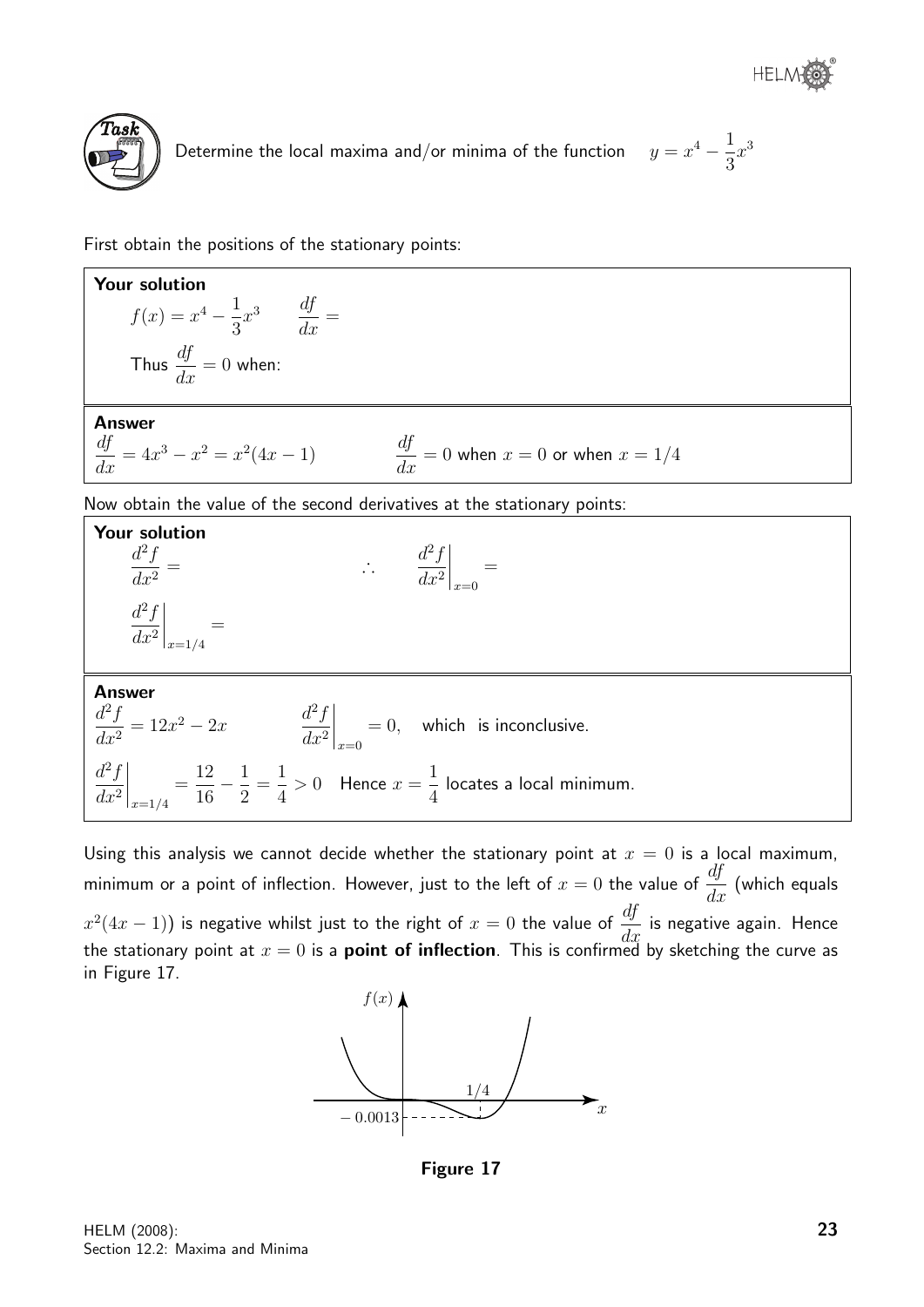

A materials store is to be constructed next to a 3 metre high stone wall (shown as  $OA$  in the cross section in the diagram). The roof  $(AB)$  and front  $(BC)$  are to be constructed from corrugated metal sheeting. Only 6 metre length sheets are available. Each of them is to be cut into two parts such that one part is used for the roof and the other is used for the front. Find the dimensions  $x, y$  of the store that result in the maximum cross-sectional area. Hence determine the maximum cross-sectional area.



#### Your solution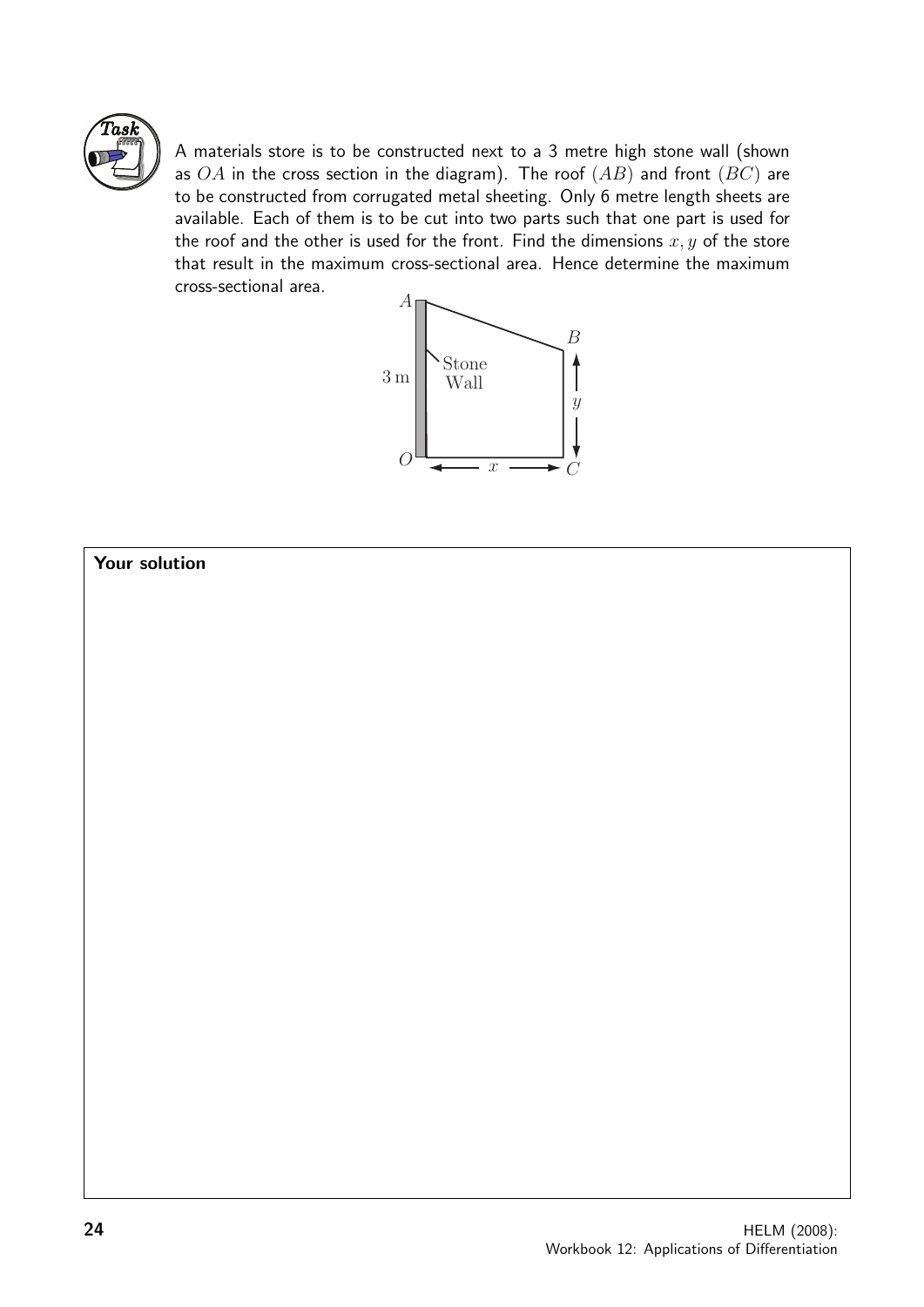

#### Answer

Note that the store has the shape of a trapezium. So the cross-sectional area  $(A)$  of the store is given by the formula: Area = average length of parallel sides  $\times$  distance between parallel sides:

$$
A = \frac{1}{2}(y+3)x
$$
 (1)

The lengths x and y are related through the fact that  $AB + BC = 6$ , where  $BC = y$  and  $AB=\sqrt{x^2+(3-y)^2}.$  Hence  $\sqrt{x^2+(3-y)^2}+y=6.$  This equation can be rearranged in the following way:

$$
\sqrt{x^2 + (3 - y)^2} = 6 - y \Leftrightarrow x^2 + (3 - y)^2 = (6 - y)^2 \text{ i.e. } x^2 + 9 - 6y + y^2 = 36 - 12y + y^2
$$
  
which implies that 
$$
x^2 + 6y = 27
$$
 (2)

It is necessary to eliminate either x or y from (1) and (2) to obtain an equation in a single variable. Using y instead of x as the variable will avoid having square roots appearing in the expression for the cross-sectional area. Hence from Equation (2)

$$
y = \frac{27 - x^2}{6} \tag{3}
$$

Substituting for y from Equation (3) into Equation (1) gives

$$
A = \frac{1}{2} \left( \frac{27 - x^2}{6} + 3 \right) x = \frac{1}{2} \left( \frac{27 - x^2 + 18}{6} \right) x = \frac{1}{12} \left( 45x - x^3 \right) \tag{4}
$$

To find turning points, we evaluate  $\frac{dA}{dt}$  $\frac{d}{dx}$  from Equation (4) to get

$$
\frac{dA}{dx} = \frac{1}{12}(45 - 3x^2) \tag{5}
$$

Solving the equation  $\displaystyle{\frac{dA}{dx}=0}$  gives  $\displaystyle{\frac{1}{12}}$  $(45 - 3x^2) = 0 \Rightarrow 45 - 3x^2 = 0$ √

Hence  $x = \pm$  $15 = \pm 3.8730$ . Only  $x > 0$  is of interest, so

$$
x = \sqrt{15} = 3.87306\tag{6}
$$

gives the required turning point.

**Check:** Differentiating Equation (5) and using the positive x solution (6) gives

$$
\frac{d^2A}{dx^2} = -\frac{6x}{12} = -\frac{x}{2} = -\frac{3.8730}{2} < 0
$$

Since the second derivative is negative then the cross-sectional area is a maximum. This is the only turning point identified for  $A > 0$  and it is identified as a maximum. To find the corresponding value of  $y$ , substitute  $x = 3.8730$  into Equation (3) to get  $y =$  $27 - 3.8730^2$ 6  $= 2.0000$ 

So the values of x and y that yield the maximum cross-sectional area are 3.8730 m and 2.00000 m respectively. To find the maximum cross-sectional area, substitute for  $x = 3.8730$  into Equation (5) to get

$$
A = \frac{1}{2}(45 \times 3.8730 - 3.8730^3) = 9.6825
$$

So the maximum cross-sectional area of the store is  $9.68 \text{ m}^2$  to 2 d.p.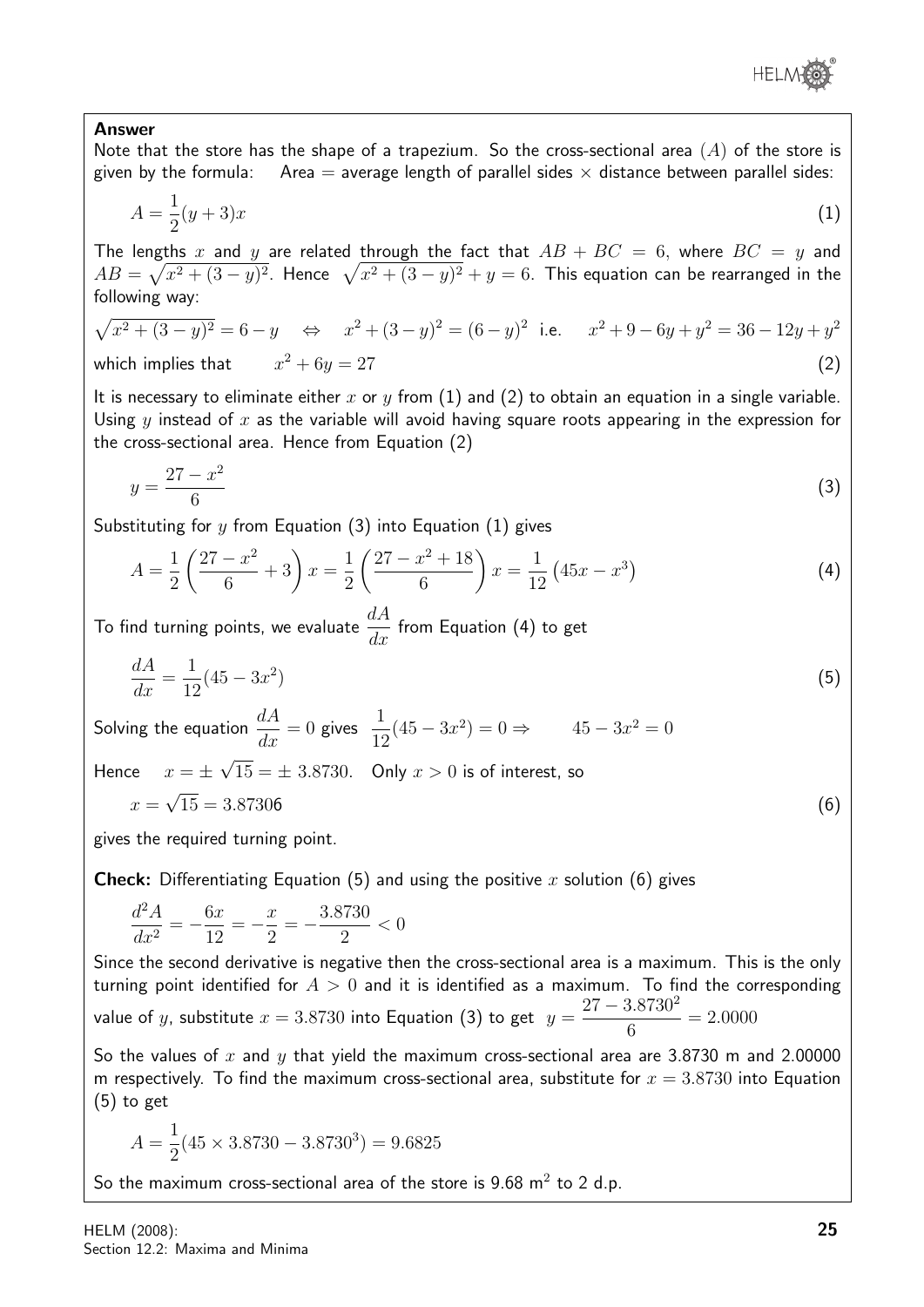

#### Equivalent resistance in an electrical circuit

Current distributes itself in the wires of an electrical circuit so as to minimise the total power consumption i.e. the rate at which heat is produced. The power  $(p)$  dissipated in an electrical circuit is given by the product of voltage  $(v)$  and current  $(i)$  flowing in the circuit, i.e.  $p = vi$ . The voltage across a resistor is the product of current and resistance  $(r)$ . This means that the power dissipated in a resistor is given by  $p = i^2r$ .

Suppose that an electrical circuit contains three resistors  $r_1, r_2, r_3$  and  $i_1$  represents the current flowing through both  $r_1$  and  $r_2$ , and that  $(i - i_1)$  represents the current flowing through  $r_3$  (see diagram):



(a) Write down an expression for the power dissipated in the circuit:

#### Your solution

#### Answer

$$
p = i_1^2 r_1 + i_1^2 r_2 + (i - i_1)^2 r_3
$$

(b) Show that the power dissipated is a minimum when  $i_1 =$  $r_3$  $r_1 + r_2 + r_3$ i :

#### Your solution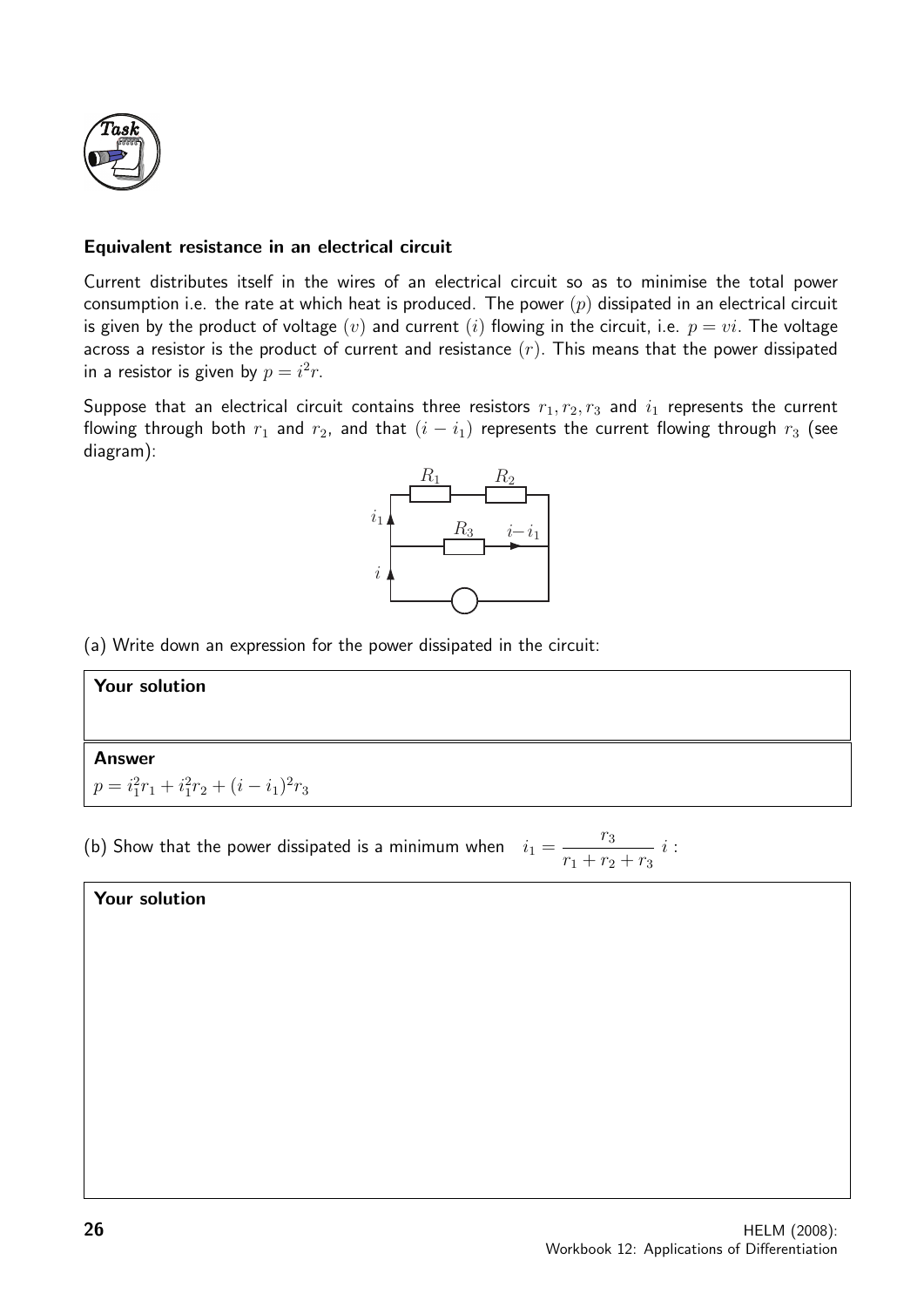

Answer Differentiate result (a) with respect to  $i_1$ :

$$
\frac{dp}{di_1} = 2i_1r_1 + 2i_1r_2 + 2(i - i_1)(-1)r_3
$$

$$
= 2i_1(r_1 + r_2 + r_3) - 2ir_3
$$

This is zero when

$$
i_1 = \frac{r_3}{r_1 + r_2 + r_3} \ i.
$$

To check if this represents a minimum, differentiate again:

$$
\frac{d^2p}{di_1^2} = 2(r_1 + r_2 + r_3)
$$

This is positive, so the previous result represents a minimum.

(c) If R is the equivalent resistance of the circuit, i.e. of  $r_1$ ,  $r_2$  and  $r_3$ , for minimum power dissipation and the corresponding voltage V across the circuit is given by  $V = iR = i_1(r_1 + r_2)$ , show that

$$
R = \frac{(r_1 + r_2)r_3}{r_1 + r_2 + r_3}.
$$

Your solution

Answer Substituting for  $i_1$  in  $iR = i_1(r_1 + r_2)$  gives  $iR = \frac{r_3(r_1 + r_2)}{r_1^2}$  $r_1 + r_2 + r_3$ i. So

$$
R = \frac{(r_1 + r_2)r_3}{r_1 + r_2 + r_3}.
$$

**Note** In this problem  $R_1$  and  $R_2$  could be replaced by a single resistor. However, treating them as separate allows the possibility of considering more general situations (variable resistors or temperature dependent resistors).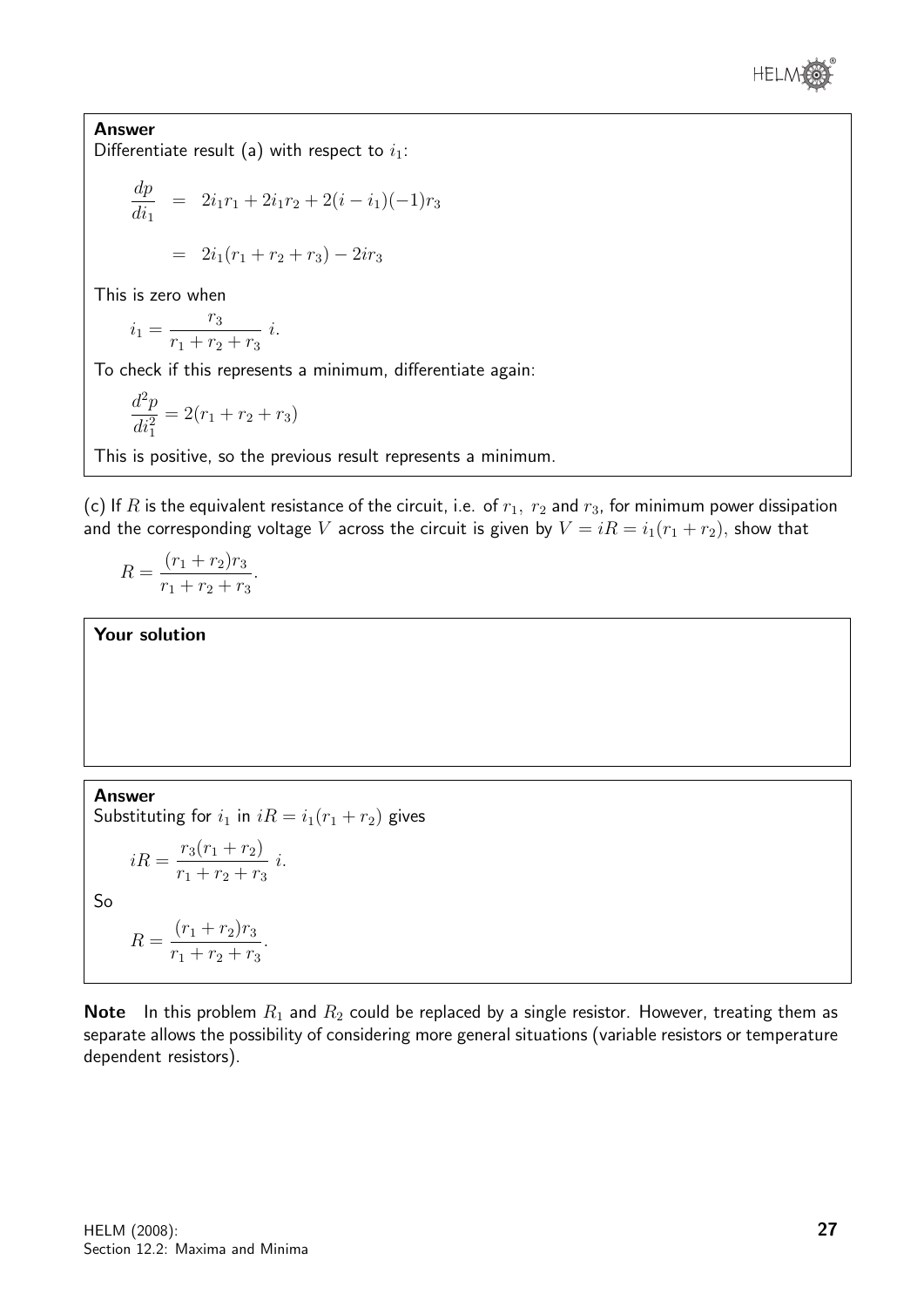

# **Engineering Example 1**

## **Water wheel efficiency**

#### Introduction

A water wheel is constructed with symmetrical curved vanes of angle of curvature  $\theta$ . Assuming that friction can be taken as negligible, the efficiency,  $\eta$ , i.e. the ratio of output power to input power, is calculated as

$$
\eta = \frac{2(V - v)(1 + \cos \theta)v}{V^2}
$$

where V is the velocity of the jet of water as it strikes the vane,  $v$  is the velocity of the vane in the direction of the jet and  $\theta$  is constant. Find the ratio,  $v/V$ , which gives maximum efficiency and find the maximum efficiency.

#### Mathematical statement of the problem

We need to express the efficiency in terms of a single variable so that we can find the maximum value.

Efficiency =

\n
$$
\frac{2(V - v)(1 + \cos \theta)v}{V^2} = 2\left(1 - \frac{v}{V}\right)\frac{v}{V}(1 + \cos \theta).
$$
\nLet  $\eta$  =

\nEfficiency and  $x = \frac{v}{V}$  then  $\eta = 2x(1 - x)(1 + \cos \theta).$ 

We must find the value of x which maximises  $\eta$  and we must find the maximum value of  $\eta$ . To do this we differentiate  $\eta$  with respect to  $x$  and solve  $\frac{d\eta}{d\eta}$  $\frac{d\mathcal{H}}{dx} = 0$  in order to find the stationary points.

#### Mathematical analysis

Now 
$$
\eta = 2x(1 - x)(1 + \cos \theta) = (2x - 2x^2)(1 + \cos \theta)
$$
  
\nSo  $\frac{d\eta}{dx} = (2 - 4x)(1 + \cos \theta)$   
\nNow  $\frac{d\eta}{dx} = 0 \Rightarrow 2 - 4x = 0 \Rightarrow x = \frac{1}{2}$  and the value of  $\eta$  when  $x = \frac{1}{2}$  is  
\n
$$
\eta = 2\left(\frac{1}{2}\right)\left(1 - \frac{1}{2}\right)(1 + \cos \theta) = \frac{1}{2}(1 + \cos \theta).
$$

This is clearly a maximum not a minimum, but to check we calculate  $\frac{d^2\eta}{dt^2}$  $dx^2$  $= -4(1 + \cos \theta)$  which is negative which provides confirmation.

#### Interpretation

Maximum efficiency occurs when  $\frac{v}{v}$ V = 1 2 and the maximum efficiency is given by

$$
\eta = \frac{1}{2}(1 + \cos \theta).
$$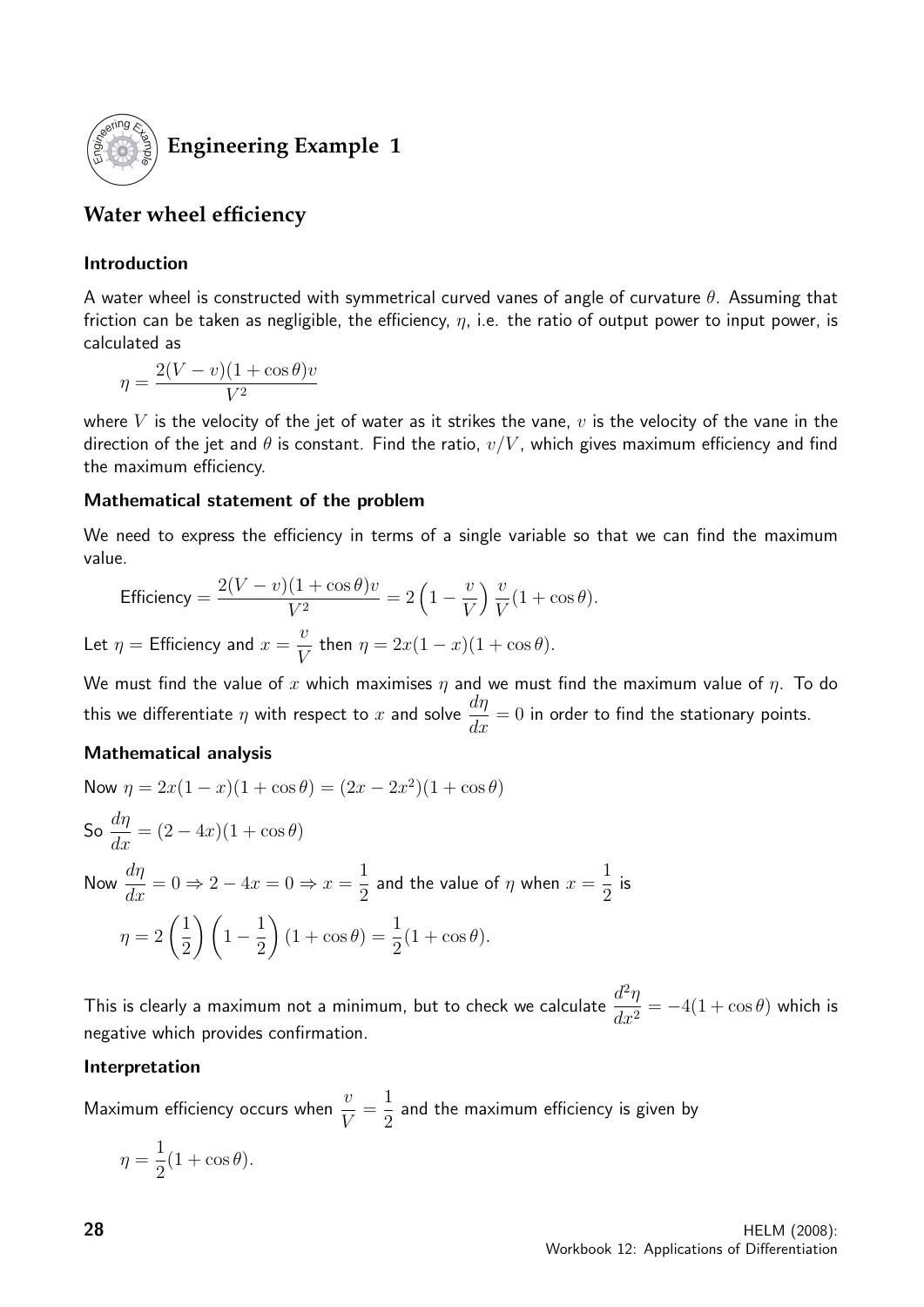

## **Refraction**

#### The problem

A light ray is travelling in a medium  $(A)$  at speed  $c_A$ . The ray encounters an interface with a medium  $(B)$  where the velocity of light is  $c_B$ . Between two fixed points P in media A and Q in media B, find the path through the interface point O that minimizes the time of light travel (see Figure 18). Express the result in terms of the angles of incidence and refraction at the interface and the velocities of light in the two media.



Figure 18: Geometry of light rays at an interface

#### The solution

The light ray path is shown as  $POQ$  in the above figure where O is a point with variable horizontal position x. The points P and Q are fixed and their positions are determined by the constants  $a, b, d$ indicated in the figure. The total path length can be decomposed as  $PO + OQ$  so the total time of travel  $T(x)$  is given by

$$
T(x) = PO/c_A + OQ/c_B.
$$
\n<sup>(1)</sup>

Expressing the distances PO and OQ in terms of the fixed coordinates  $a, b, d$ , and in terms of the unknown position  $x$ , Equation  $(1)$  becomes

$$
T(x) = \frac{\sqrt{a^2 + x^2}}{c_A} + \frac{\sqrt{b^2 + (d - x)^2}}{c_B} \tag{2}
$$

It is assumed that the minimum of the travel time is given by the stationary point of  $T(x)$  such that

$$
\frac{dT}{dx} = 0.\tag{3}
$$

Using the chain rule in ( $HELM$  11.5) to compute (3) given (2) leads to

.

$$
\frac{1}{2} \frac{2x}{c_A \sqrt{a^2 + x^2}} + \frac{1}{2} \frac{2x - 2d}{c_B \sqrt{b^2 + (d - x)^2}} = 0.
$$

After simplification and rearrangement

$$
\frac{x}{c_A\sqrt{a^2 + x^2}} = \frac{d - x}{c_B\sqrt{b^2 + (d - x)^2}}
$$

HELM (2008): Section 12.2: Maxima and Minima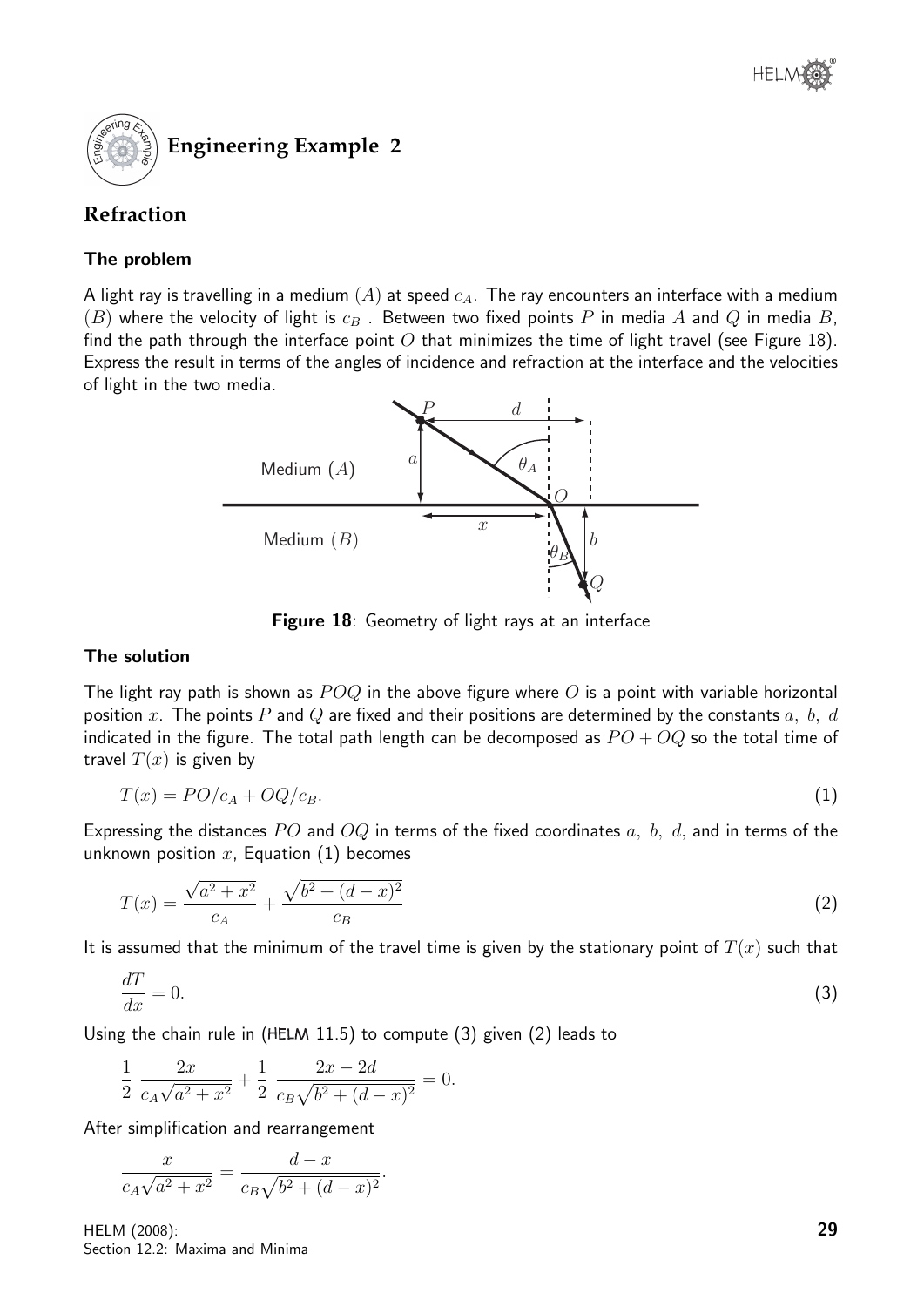Using the definitions  $\sin\theta_A =$  $\frac{x}{\sqrt{2}}$  $\frac{x}{a^2 + x^2}$  and  $\sin \theta_B =$  $d - x$  $\frac{d}{\sqrt{b^2 + (d-x)^2}}$  this can be written as

$$
\frac{\sin \theta_A}{c_A} = \frac{\sin \theta_B}{c_B}.\tag{4}
$$

Note that  $\theta_A$  and $\theta_B$  are the incidence angles measured from the interface normal as shown in the figure. Equation (4) can be expressed as

$$
\frac{\sin \theta_A}{\sin \theta_B} = \frac{c_A}{c_B}
$$

which is the well-known law of refraction for geometrical optics and applies to many other kinds of waves. The ratio  $\frac{c_A}{c_A}$  $c_B$ is a constant called the **refractive index** of medium  $(B)$  with respect to medium  $(A)$ .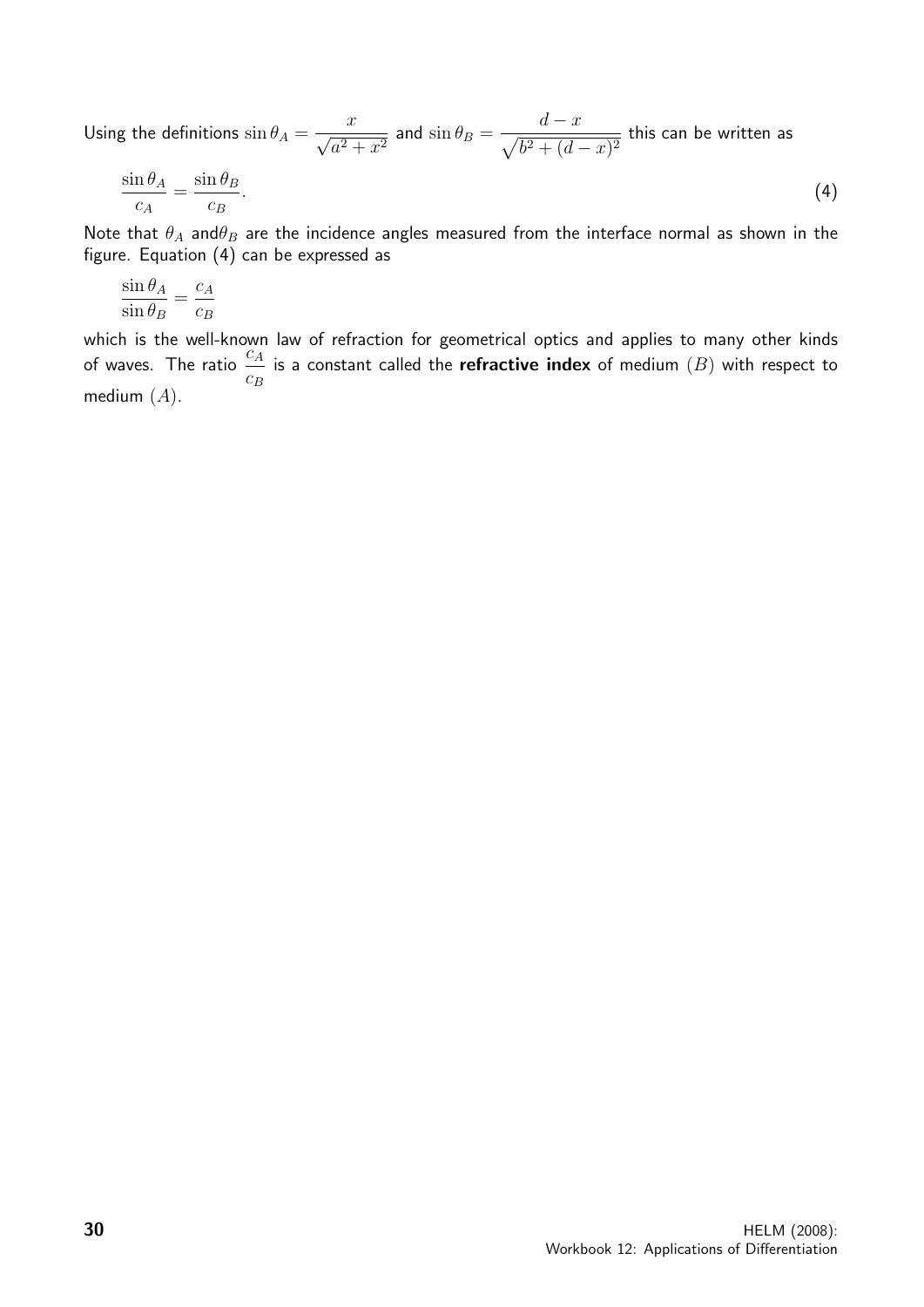

## **Fluid power transmission**

#### Introduction

Power transmitted through fluid-filled pipes is the basis of hydraulic braking systems and other hydraulic control systems. Suppose that power associated with a piston motion at one end of a pipeline is transmitted by a fluid of density  $\rho$  moving with positive velocity V along a cylindrical pipeline of constant cross-sectional area  $A$ . Assuming that the loss of power is mainly attributable to friction and that the friction coefficient  $f$  can be taken to be a constant, then the power transmitted,  $P$  is given by

$$
P = \rho g A (hV - cV^3),
$$

where g is the acceleration due to gravity and  $h$  is the head which is the height of the fluid above some reference level (= the potential energy per unit weight of the fluid). The constant  $c = \frac{1}{2}$ 4fl 2gd where  $l$  is the length of the pipe and  $d$  is the diameter of the pipe. The power transmission efficiency is the ratio of power output to power input.

#### Problem in words

Assuming that the head of the fluid,  $h$ , is a constant find the value of the fluid velocity,  $V$ , which gives a maximum value for the output power P. Given that the input power is  $P_i = \rho gAVh$ , find the maximum power transmission efficiency obtainable.

#### Mathematical statement of the problem

We are given that  $P=\rho g A (hV-cV^3)$  and we want to find its maximum value and hence maximum efficiency.

To find stationary points for P we solve  $\frac{dP}{dt}$  $\frac{dV}{dV} = 0.$ 

To classify the stationary points we can differentiate again to find the value of  $\frac{d^2 F}{d\Omega}$  $\frac{d^{2}T}{dV^{2}}$  at each stationary point and if this is negative then we have found a local maximum point. The maximum efficiency is given by the ratio  $P/P_i$  at this value of V and where  $P_i = \rho gAVh$ . Finally we should check that this is the only maximum in the range of  $P$  that is of interest.

#### Mathematical analysis

$$
P = \rho g A (hV - cV^3)
$$
  
\n
$$
\frac{dP}{dV} = \rho g A (h - 3cV^2)
$$
  
\n
$$
\frac{dP}{dV} = 0 \text{ gives } \rho g A (h - 3cV^2) = 0
$$
  
\n
$$
\Rightarrow V^2 = \frac{h}{3c} \Rightarrow V = \pm \sqrt{\frac{h}{3c}} \text{ and as } V \text{ is positive } \Rightarrow V = \sqrt{\frac{h}{3c}}
$$

HELM (2008): Section 12.2: Maxima and Minima .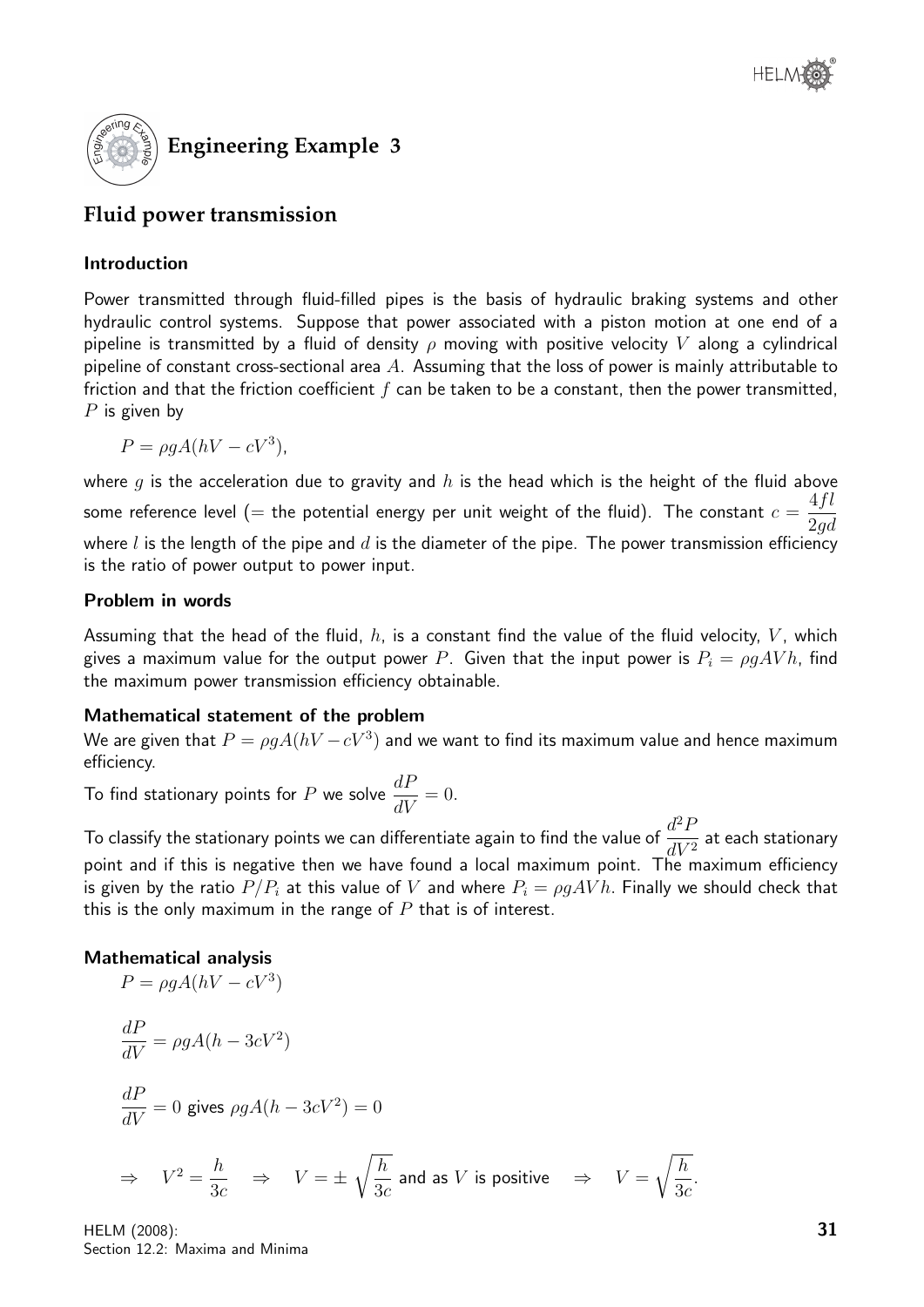To show this is a maximum we differentiate  $\displaystyle{\frac{dP}{dV}}$  again giving  $\displaystyle{\frac{d^2P}{dV^2}}$  $dV^2$  $= \rho g A(-6cV)$ . Clearly this is negative, or zero if  $V = 0$ . Thus  $V =$  $\sqrt{h}$  $3<sub>c</sub>$ gives a local maximum value for  $P$ .

We note that  $P\,=\,0$  when  $E\,=\,\rho g A (hV\,-\,cV^3)\,=\,0$ , i.e. when  $hV\,-\,cV^3\,=\,0$ , so  $V\,=\,0$  or  $V =$  $\sqrt{h}$  $\mathcal{C}_{0}^{(n)}$ . So the maximum at  $V=\,$  $\sqrt{h}$ 3C is the only max in this range between  $0$  and  $V=$  $\sqrt{h}$  $\mathcal{C}$ .

The efficiency  $E$ , is given by (input power/output power), so here

$$
E = \frac{\rho g A (hV - cV^3)}{\rho g A V h} = 1 - \frac{cV^2}{h}
$$

At  $V =$  $\sqrt{h}$  $3c$ then  $V^2 = \frac{h}{2}$  $3c$ and therefore  $E = 1 \mathcal{C}_{0}^{(n)}$ h 3c c  $= 1 - \frac{1}{2}$ 3 = 2 3 or  $66\frac{2}{3}\%$ .

#### Interpretation

Maximum power transmitted through the fluid when the velocity  $V =$  $\sqrt{h}$  $3<sub>c</sub>$ and the maximum efficiency is  $66\frac{2}{3}\%$ . Note that this result is independent of the friction and the maximum efficiency is independent of the velocity and (static) pressure in the pipe.



Figure 19: Graphs of transmitted power as a function of fluid velocity for two values of the head

Figure 19 shows the maxima in the power transmission for two different values of the head in an oil filled pipe (oil density 1100 kg m<sup>-3</sup>) of inner diameter 0.01 m and coefficient of friction 0.01 and pipe length 1 m.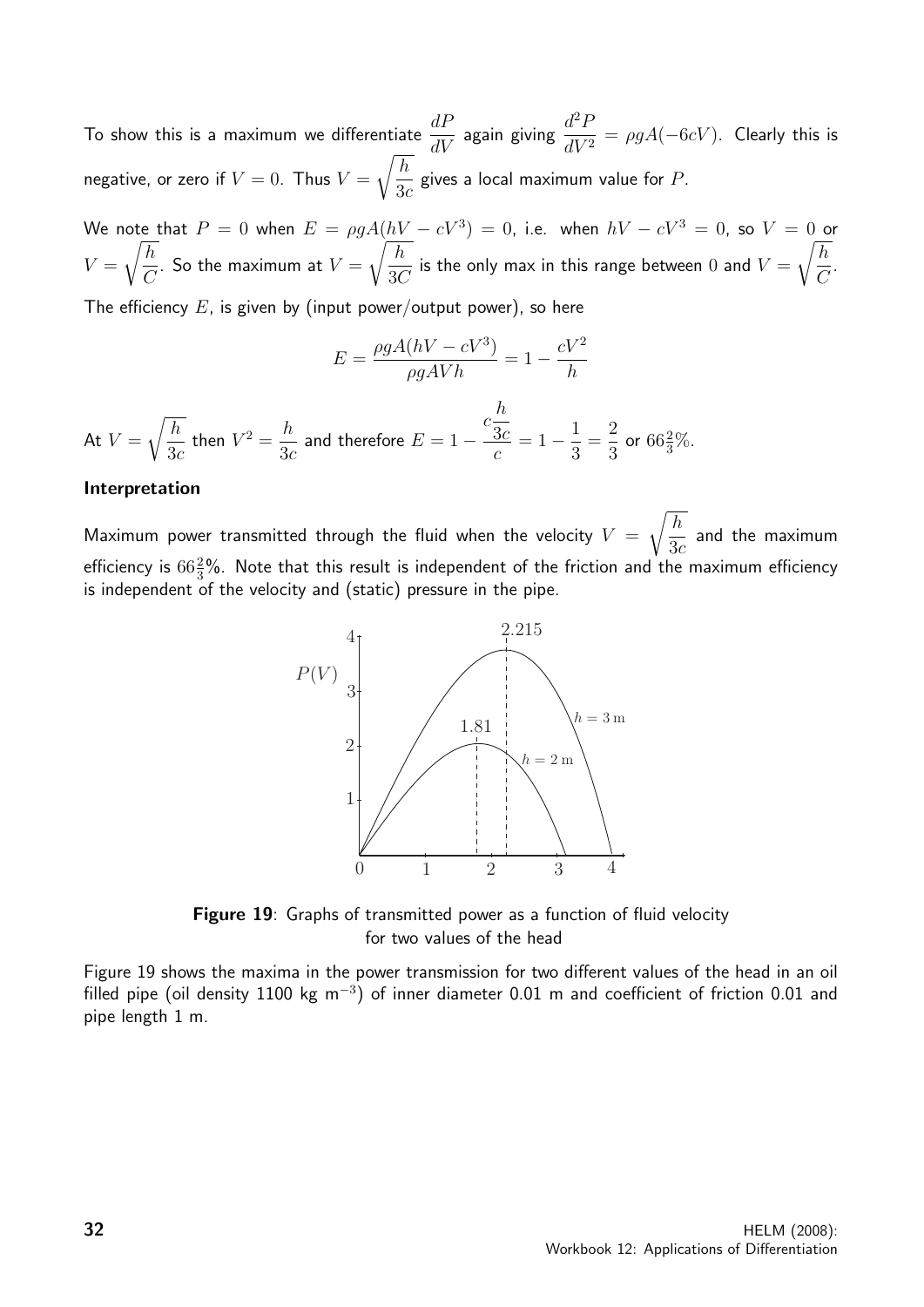

# **Crank used to drive a piston**

#### Introduction

A crank is used to drive a piston as in Figure 20.



Figure 20: Crank used to drive a piston

#### Problem

The angular velocity of the crankshaft is the rate of change of the angle  $\theta$ ,  $\omega = d\theta/dt$ . The piston moves horizontally with velocity  $v_p$  and acceleration  $a_p$ ; r is the length of the crank and l is the length of the connecting rod. The crankpin performs circular motion with a velocity of  $v_c$  and centripetal acceleration of  $\omega^2 r$ . The acceleration  $a_p$  of the piston varies with  $\theta$  and is related by

$$
a_p = \omega^2 r \left( \cos \theta + \frac{r \cos 2\theta}{l} \right)
$$

Find the maximum and minimum values of the acceleration  $a_p$  when  $r = 150$  mm and  $l = 375$  mm.

#### Mathematical statement of the problem

We need to find the stationary values of  $a_p=\omega^2r$  $\sqrt{ }$  $\cos\theta +$  $r\cos 2\theta$ l  $\setminus$ when  $r = 150$  mm and  $l = 375$ 

mm. We do this by solving  $\frac{da_p}{da_p}$  $\frac{d\omega_p}{d\theta} = 0$  and then analysing the stationary points to decide whether they are a maximum, minimum or point of inflexion.

#### Mathematical analysis.

$$
a_p = \omega^2 r \left( \cos \theta + \frac{r \cos 2\theta}{l} \right) \text{ so } \frac{da_p}{d\theta} = \omega^2 r \left( -\sin \theta - \frac{2r \sin 2\theta}{l} \right).
$$

To find the maximum and minimum acceleration we need to solve

$$
\frac{da_p}{d\theta} = 0 \Leftrightarrow \omega^2 r \left( -\sin \theta - \frac{2r \sin 2\theta}{l} \right) = 0.
$$
  

$$
\sin \theta + \frac{2r}{l} \sin 2\theta = 0 \Leftrightarrow \sin \theta + \frac{4r}{l} \sin \theta \cos \theta = 0
$$

HELM (2008): Section 12.2: Maxima and Minima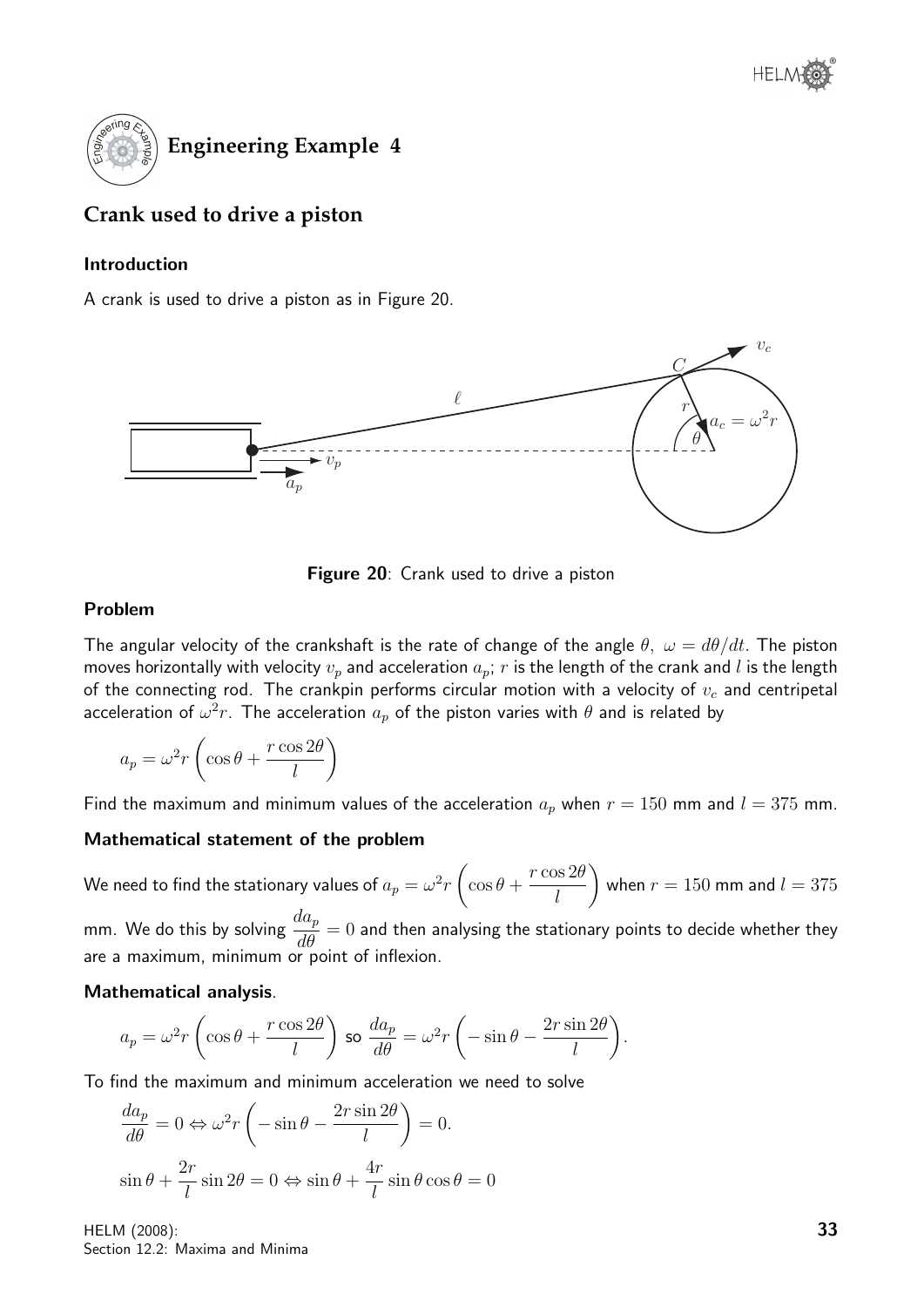$$
\Leftrightarrow \quad \sin \theta \left( 1 + \frac{4r}{l} \cos \theta \right) = 0
$$
\n
$$
\Leftrightarrow \quad \sin \theta = 0 \quad \text{or} \quad \cos \theta = -\frac{l}{4r} \text{ and as } r = 150 \text{ mm and } l = 375 \text{ mm}
$$
\n
$$
\Leftrightarrow \quad \sin \theta = 0 \text{ or } \cos \theta = -\frac{5}{8}
$$

#### CASE 1:  $\sin \theta = 0$

If  $\sin \theta = 0$  then  $\theta = 0$  or  $\theta = \pi$ . If  $\theta = 0$  then  $\cos \theta = \cos 2\theta = 1$ 

so 
$$
a_p = \omega^2 r \left( \cos \theta + \frac{r \cos 2\theta}{l} \right) = \omega^2 r \left( 1 + \frac{r}{l} \right) = \omega^2 r \left( 1 + \frac{2}{5} \right) = \frac{7}{5} \omega^2 r
$$

If  $\theta = \pi$  then  $\cos \theta = -1$ ,  $\cos 2\theta = 1$  so

$$
a_p = \omega^2 r \left( \cos \theta + \frac{r \cos 2\theta}{l} \right) = \omega^2 r \left( -1 + \frac{r}{l} \right) = \omega^2 r \left( -1 + \frac{2}{5} \right) = -\frac{3}{5} \omega^2 r
$$

In order to classify the stationary points, we differentiate  $\frac{da_p}{d\phi}$  $\frac{\partial u}{\partial \theta}$  with respect to  $\theta$  to find the second derivative:

$$
\frac{d^2 a_p}{d\theta^2} = \omega^2 r \left( -\cos\theta - \frac{4r\cos 2\theta}{l} \right) = -\omega^2 r \left( \cos\theta + \frac{4r\cos 2\theta}{l} \right)
$$

At  $\theta = 0$  we get  $d^2a_p$  $d\theta^2$  $=-\omega^2r$  $\sqrt{ }$ 1 +  $4r$ l  $\setminus$ which is negative.

So  $\theta=0$  gives a **maximum** value and  $a_p=0$ 7 5  $\omega^2 r$  is the value at the maximum.

At 
$$
\theta = \pi
$$
 we get  $\frac{d^2 a_p}{d\theta^2} = -\omega^2 r \left( -1 + \frac{4}{l} \right) = -\omega^2 r \left( \frac{3}{5} \right)$  which is negative.

So  $\theta = \pi$  gives a maximum value and  $a_p = -\frac{3}{\pi}$ 5  $\omega^2 r$ 

#### CASE 2:  $\cos \theta = -\frac{5}{6}$ 8

If 
$$
\cos \theta = -\frac{5}{8}
$$
 then  $\cos 2\theta = 2 \cos^2 \theta - 1 = 2\left(\frac{5}{8}\right)^2 - 1$  so  $\cos 2\theta = -\frac{7}{32}$ .  
\n
$$
a_p = \omega^2 r \left(\cos \theta + \frac{r \cos 2\theta}{l}\right) = \omega^2 r \left(-\frac{5}{8} + -\frac{7}{32} \times \frac{2}{5}\right) = \frac{57}{80} \omega^2 r.
$$
\nAt  $\cos \theta = -\frac{5}{8}$  we get  $\frac{d^2 a_p}{d\theta^2} = \omega^2 r \left(-\cos \theta - \frac{4r \cos 2\theta}{l}\right) = \omega^2 r \left(\frac{5}{8} + \frac{4r}{l}\frac{7}{32}\right)$  which is positive.  
\nSo  $\cos \theta = -\frac{5}{8}$  gives a **minimum** value and  $a_p = -\frac{57}{80} \omega^2 r$ 

Thus the values of  $a_p$  at the stationary points are:-

$$
\frac{7}{5}\omega^2r \text{ (maximum)}, -\frac{3}{5}\omega^2r \text{ (maximum) and } -\frac{57}{80}\omega^2r \text{ (minimum)}.
$$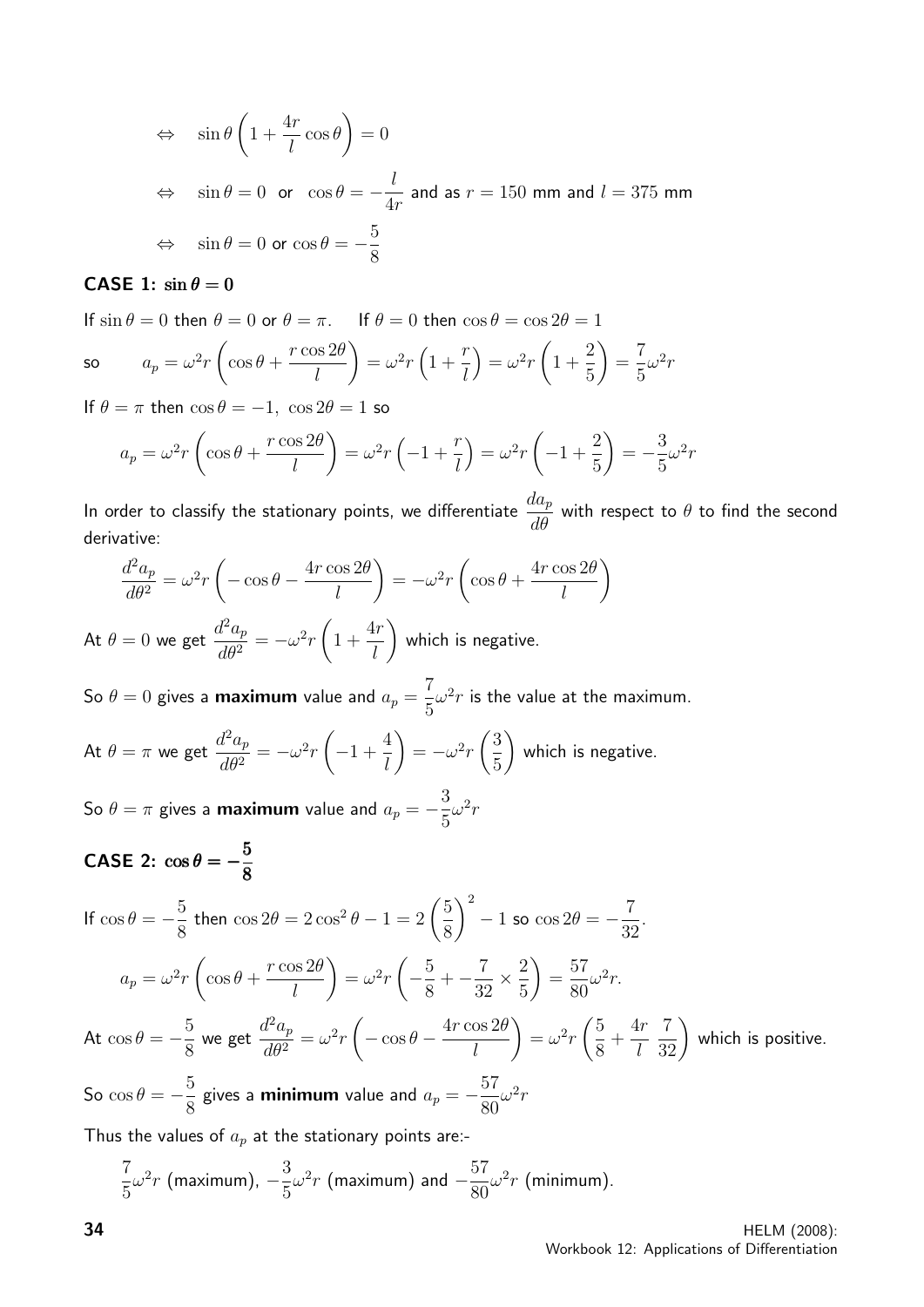

So the overall maximum value is  $1.4\omega^2 r = 0.21\omega^2$  and the minimum value is  $-0.7125\omega^2r = -0.106875\omega^2$  where we have substituted  $r = 150$  mm (= 0.15 m) and  $l = 375$  mm  $(= 0.375 \text{ m}).$ 

#### Interpretation

The maximum acceleration occurs when  $\theta = 0$  and  $a_p = 0.21 \omega^2$ .

The minimum acceleration occurs when  $\cos\theta = -\frac{5}{3}$  $\frac{6}{8}$  and  $a_p = -0.106875\omega^2$ .

#### **Exercises**

- 1. Locate the stationary points of the following functions and distinguish among them as maxima, minima and points of inflection.
	- (a)  $f(x) = x \ln|x|$ . [Remember  $\frac{d}{dx}(\ln|x|) = \frac{1}{x}$ ]

(b) 
$$
f(x) = x^3
$$

(c) 
$$
f(x) = \frac{(x-1)}{(x+1)(x-2)} -1 < x < 2
$$

2. A perturbation in the temperature of a stream leaving a chemical reactor follows a decaying sinusoidal variation, according to

 $T(t) = 5$ exp $(-at)\sin(\omega t)$ 

where  $a$  and  $\omega$  are positive constants.

- (a) Sketch the variation of temperature with time.
- (b) By examining the behaviour of  $\frac{dT}{dt}$  $\frac{d\mathcal{I}}{dt}$ , show that the maximum temperatures occur at times of  $\int \tan^{-1}$ ω a  $(+2\pi n)/\omega$ .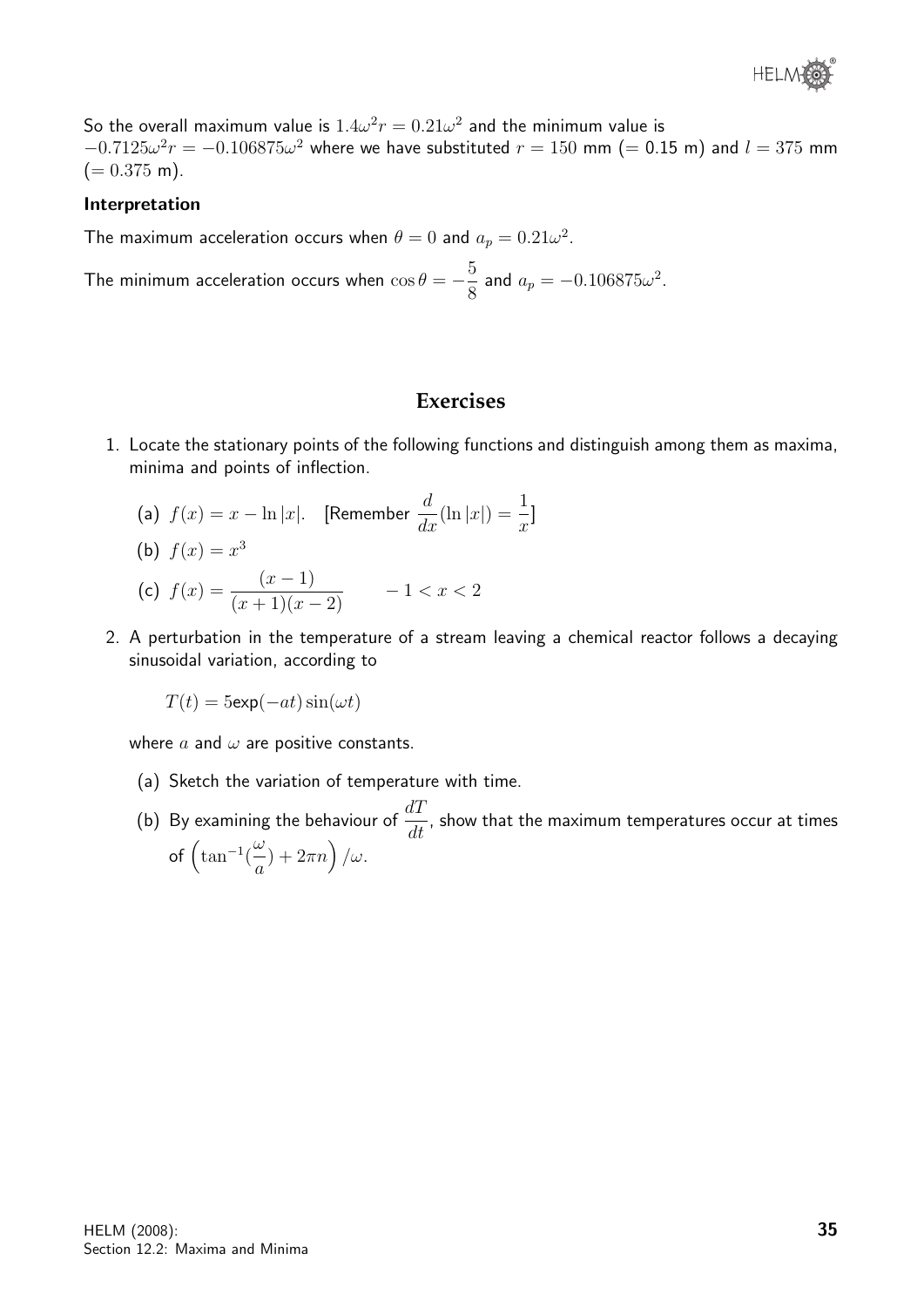Answers 1. (a)  $\frac{df}{dx} = 1 - \frac{1}{x}$  $= 0$  when  $x = 1$  $\overline{x}$  $d^2f$  $d^2f$ 1  $\Big|_{x=1}$  $\frac{d^2y}{dx^2} =$  $= 1 > 0$  $x^2$  $dx^2$ ∴  $x = 1, y = 1$  locates a local minimum.  $f(x)$  $\overline{x}$ 1  $\frac{df}{dx} = 3x^2 = 0$  when  $x = 0$   $\frac{d^2f}{dx^2}$ (b)  $\frac{df}{dx}$  $\frac{d^2y}{dx^2} = 6x = 0$  when  $x = 0$ However,  $\frac{df}{dt}$  $\frac{dy}{dx} > 0$  on either side of  $x = 0$  so  $(0, 0)$  is a point of inflection.  $f(x)$  $\bigcup$  $\overline{x}$ (c)  $\frac{df}{dx}$  $(x + 1)(x - 2) - (x - 1)(2x - 1)$  $\frac{dy}{dx} =$  $(x+1)(x-2)$ This is zero when  $(x + 1)(x - 2) - (x - 1)(2x - 1) = 0$  i.e.  $x^2 - 2x + 3 = 0$ However, this equation has no real roots (since  $b^2 < 4 a c)$  and so  $f(x)$  has no stationary points. The graph of this function confirms this:  $f(x)$  $\begin{array}{|c|c|c|c|}\n\hline\n+1 & 1 & 2 \\
\hline\n\end{array}$  $\overline{x}$ Nevertheless  $f(x)$  does have a point of inflection at  $x = 1, y = 0$  as the graph shows, although at that point  $\displaystyle{\frac{dy}{dx}\neq 0}.$